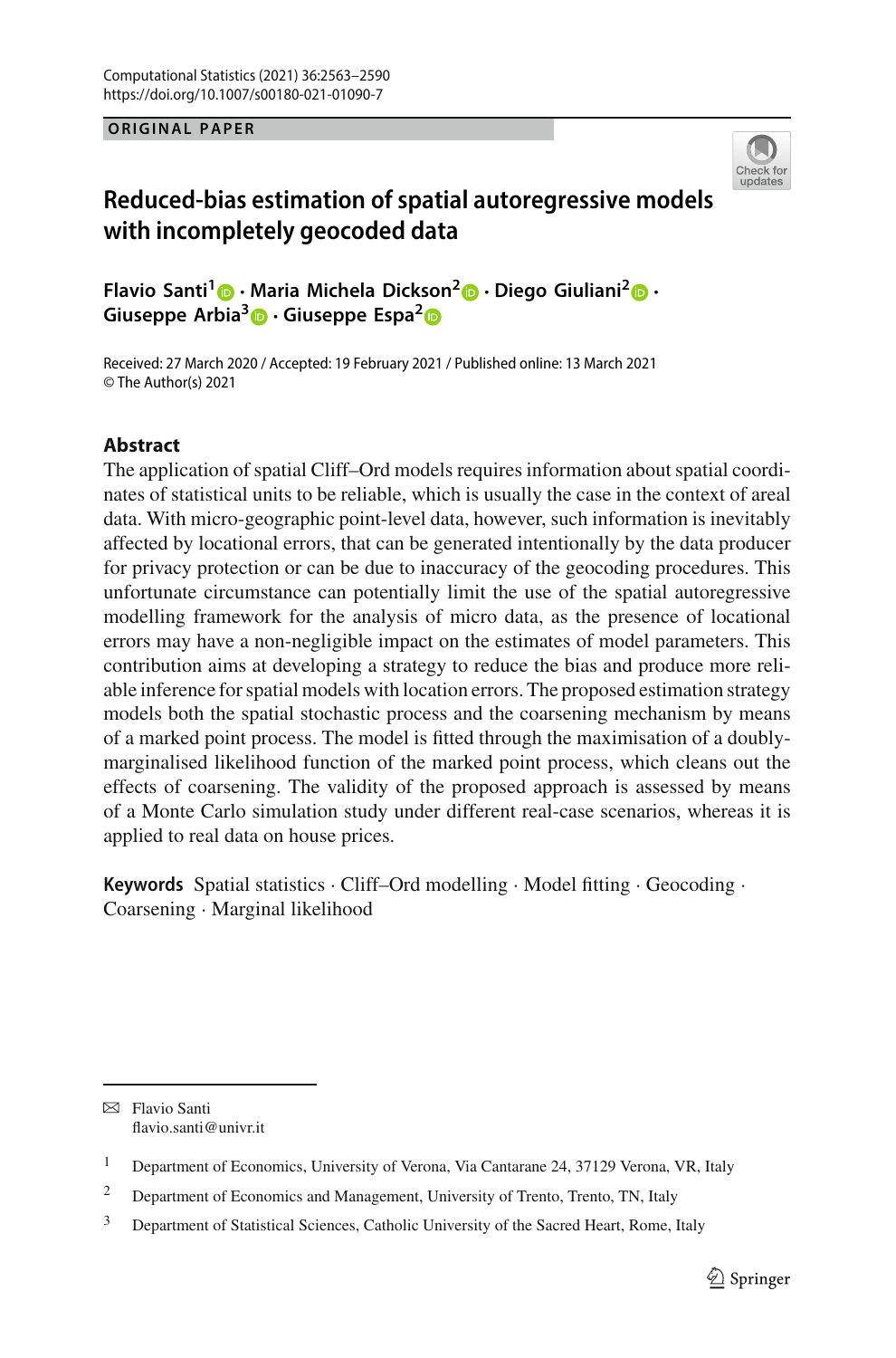## **1 Introduction**

Cliff–Ord (Cliff and Or[d](#page-27-0) [1969](#page-27-0)) spatial models are based on the implicit assumption that the information about the spatial location of statistical units is accurate. Whilst this circumstance is the norm in the context of areal data (such as municipalities, counties or regions), it is rarely met when the observations are points in space (such as firms, houses or facilities), whose locations may be either missing or affected by locational errors (see Zimmerma[n](#page-27-1) [2008;](#page-27-1) Zimmerman and L[i](#page-27-2) [2010;](#page-27-2) Arbia et al[.](#page-27-3) [2019b](#page-27-3)).

Although geolocation may fail for some units because of technical reasons, incomplete positioning arises more frequently in geocoding processes, especially in those circumstances where coordinates of units are obtained by matching postal addresses with georefere[n](#page-27-4)ced street maps (see e.g. Kravets and Hadden [2007](#page-27-4)). Clearly, the quality of the resulting geolocation depends both on the correctness and completeness of postal addresses, as well as on the effectiveness of matching algorithms and software, nonetheless, if position of some units is uncertain, this fact should be properly considered in the estimation process.

When an incomplete address is geocoded, unit position is conventionally imputed to the centroid of the area where unit is located, as it can be known from address information. Such areas may be counties, municipalities, or, more frequently, ZIP code areas (Zimmerma[n](#page-27-1) [2008\)](#page-27-1). From a statistical point of view, the presence of locational errors due to coarsened locations may have a significant impact on parameter estimates of spatial models based on the Cliff–Ord approach (Cliff and Or[d](#page-27-0) [1969](#page-27-0)), as positional errors lead to downward biased estimates for the spatial autoregressive parameters and inconsistent estimates for covariates coefficients (Arbia et al[.](#page-27-5) [2016](#page-27-5)).

This paper tackles the problem of estimating spatial models where part of units is affected by coarsening. In particular, we focus on the spatial autoregressive model (see e.g. Cressi[e](#page-27-6) [2015,](#page-27-6) ch. 6). The proposed estimation strategy models both the spatial stochastic process and the coarsening mechanism by means of a marked point process whose intensity function is estimated according to the coarsened-data estimator proposed by Zimmerma[n](#page-27-1) [\(2008](#page-27-1)). The model is then fitted through the maximisation of a doubly-marginalised likelihood function of the marked point process, which cleans out the effects of coarsening.

The first marginalisation of the likelihood function allows the dimensionality of the model to be consistently reduced to non-coarsened points, and it is derived analytically. The second marginalisation is performed via Monte Carlo simulations over the locations of coarsened points.

The modelling approach and Monte Carlo experiments presented in the paper show the validity of the proposed estimation method compared to other estimation approaches. In particular, the comparison concerns the parameter estimates and the direct and indirect effects of model covariates on the dependent variable (Arbia et al[.](#page-27-7) [2019a](#page-27-7)).

The paper is organised as follows. Section [2](#page-2-0) describes the modelling approach and the notation adopted. Section [3](#page-5-0) illustrates and discusses the proposed estimation approach. Section [4](#page-10-0) illustrates the results of Monte Carlo simulations where the finite properties of parameter estimators and estimators of direct and indirect impacts of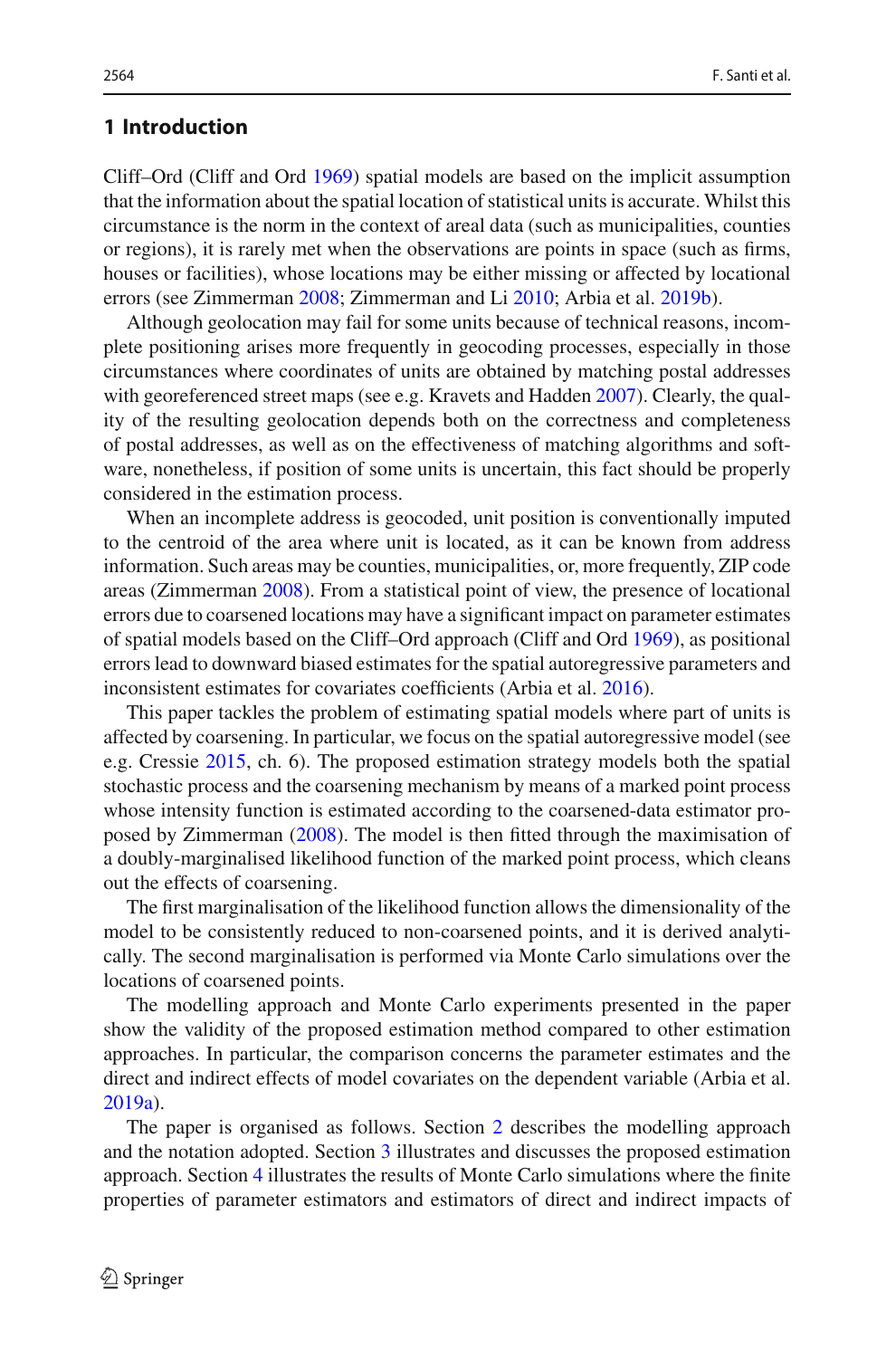regressors are studied. In Sect. [5](#page-21-0) the method is applied to spatial hedonic models for house prices in Beijing. Section [6](#page-23-0) concludes the paper.

### <span id="page-2-0"></span>**2 Modelling approach and notation**

Consider *n* units  $i = 1, \ldots, n$  for which a quantitative characteristic of interest  $y_i \in \mathbb{R}$ and *k* regressors  $x_i \in \mathbb{R}^k$  are known. Assume that postal addresses are available for all *n* units, however only  $p < n$  of them are complete, whereas  $n - p$  are incomplete. Assume also, that the  $n - p$  units with incomplete addresses can be assigned to, say, the ZIP areas they actually belong to.

Under these conditions, if a spatial Cliff–Ord model is used for modelling *y* (a thorough illustration of the reasons why a spatial modelling approach may be necessary is availabl[e](#page-27-8) e.g. in LeSage and Pace  $2009$ , ch. 2), the coarsening of the  $n - p$  unit locations only affects the specification of the spatial weight matrix, as  $y_i$  and  $x_i$  are known for all units  $i = 1, \ldots, n$ .

Consider, for example, the following isotropic spatial autoregressive model (SAR):

<span id="page-2-1"></span>
$$
\begin{cases}\ny = \rho Wy + X\beta + \varepsilon \\
\varepsilon \sim \mathcal{N}_n(0, \sigma^2 I_n)\n\end{cases} \tag{1}
$$

where  $X \in \mathbb{R}^{n \times k}$  is the design matrix which includes *k* regressors, and  $W \in \mathbb{R}^{n \times n}$  is the usual zero-diagonal spatial weight matrix whose elements  $w_{ij}$  take positive values according to some proximity criterion, whereas equal zero if units *i* and *j* are not considered as neighbours.

It can be verified that, if *p*/*n* is the proportion of non-coarsened units, the share of elements of *W* not affected by coarsening is only about  $(p/n)^2$ , whereas all elements change if *W* is stochastic (that is, if *W* is row-standardised).

Although the magnitude of the effects of coarsening on the spatial weight matrix is the cause of bias of estimators of the autoregressive parameter  $\rho$  (Arbia et al[.](#page-27-5) [2016\)](#page-27-5), it is worth stressing that the bias of the estimators of  $\rho$  is not just originated from perturbations in the values of weights within neighbourhoods, but it is mainly ascribable to modifications in the neighbourhood relations amongst units, as shown in Santi et al[.](#page-27-9) [\(2020](#page-27-9)).

On the other hand, the biasedness of the estimator of the autoregressive parameter  $\rho$  in model [\(1\)](#page-2-1) gives rise to biasedness of estimators of the other parameters too. It can be proved (see Appendix  $A(1)$ ) that

<span id="page-2-3"></span><span id="page-2-2"></span>
$$
\mathbb{E}(\hat{\beta} - \beta|\hat{\rho}) = (X^{\mathrm{T}}X)^{-1}X^{\mathrm{T}}\left(\sum_{j=1}^{\infty} \rho^j W^j\right) X\beta \frac{\hat{\rho} - \rho}{\rho},\tag{2a}
$$

so that the bias on  $\beta_j$  (for any  $j = 1, \ldots, k$ ) gets larger as the relative bias of  $\hat{\rho}$ grows, provided that  $\beta_j \neq 0$ ; whereas the conditional bias of  $\hat{\sigma}^2$  has the form (see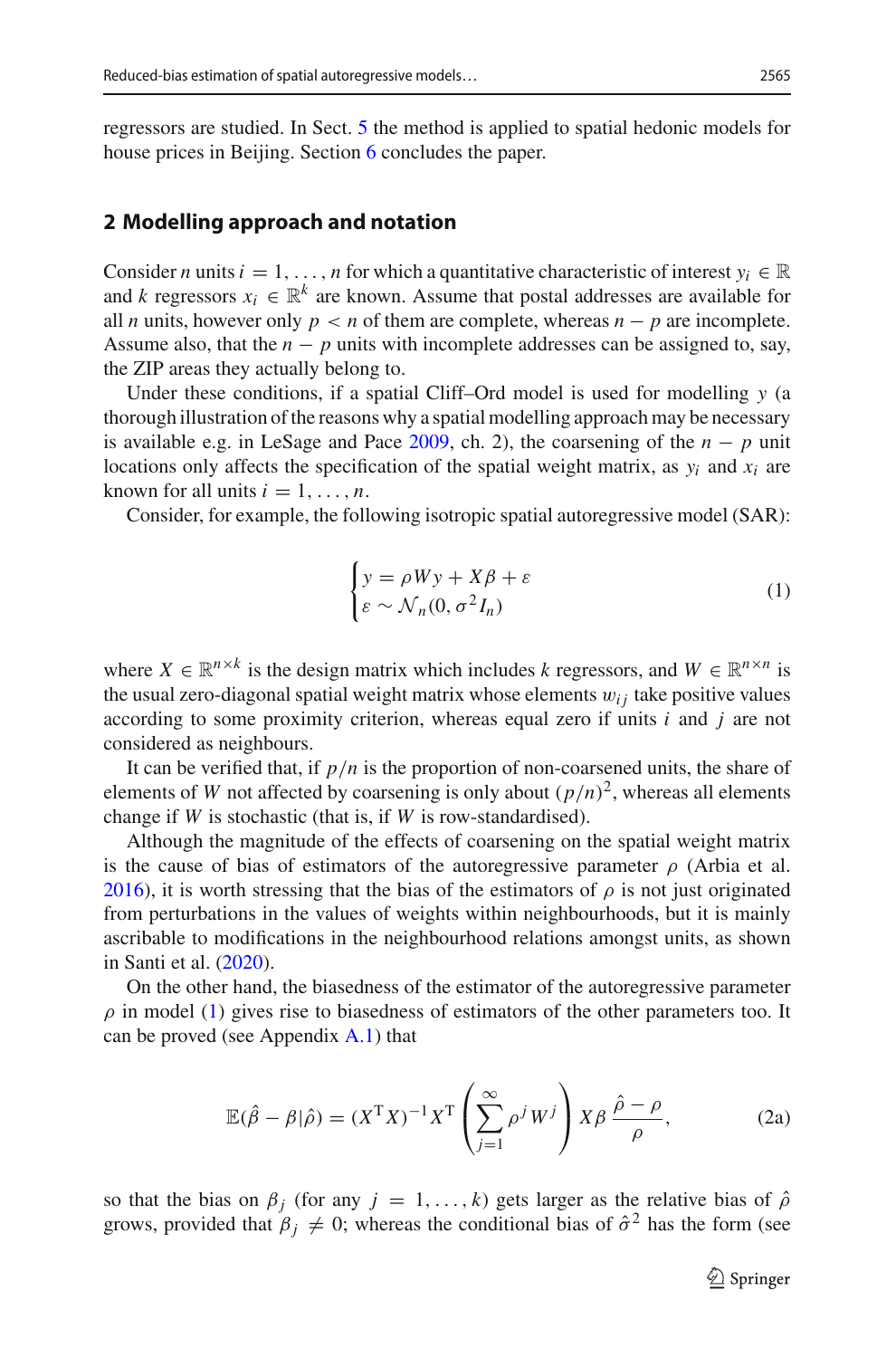Appendix [A.2\)](#page-25-0):

<span id="page-3-0"></span>
$$
\mathbb{E}(\hat{\sigma}^2 - \sigma^2|\hat{\rho}) = -\frac{k}{n}\sigma^2 + \left[\frac{(Q_{\rho}X\beta)^T(Q_{\rho}X\beta)}{n} + \sigma^2 \frac{\text{tr}(Q_{\rho}^T Q_{\rho})}{n}\right](\hat{\rho} - \rho)^2
$$

$$
-2\sigma^2 \frac{\text{tr}(Q_{\rho})}{n}(\hat{\rho} - \rho), \qquad (2b)
$$

where  $Q_\rho \equiv (I_n - X(X^T X)^{-1} X^T) W (I_n - \rho W)^{-1}$ . In this case, unlike estimator  $\hat{\beta}$ , the maximum likelihood estimator  $\hat{\sigma}^2$  is biased even if  $\hat{\rho}$  is unbiased, because of the second term on the right-hand side of Eq. [\(2b\)](#page-3-0).

Equations [\(2\)](#page-2-2) show that biasedness of estimator  $\hat{\rho}$  reverberates on estimates of other parameters, and thus on derived quantities such as covariate impacts (see Sect. [3.2\)](#page-8-0), confidence intervals, and prediction intervals. This motivates the adoption of estimation methods aiming at reducing the bias of  $\hat{\rho}$  originated from coarsening of unit locations.

The estimation method proposed in this paper basically reduces the dimensionality of the model by concentrating the likelihood on the *p* non-coarsened units, thus limiting the effects of the coarsened locations on model estimates and, at the same time, exploiting the available information about covariates and zone-based location of the coarsened units.

The problem is modelled as a marked point process where both the stochastic spatial process and the coarsening process are specified conditionally on the underlying point process.

Let  $(\Omega, \mathcal{F}, \mathbb{P})$  be a probability space, and let  $Z \in \mathbb{R}^{n \times 2}$  be a realisation of *n* points from a 2-dimensional point process {  $Z(s, \omega)$  :  $s \in S$  } defined over a bounded metric space  $(S, \|\cdot\|)$ , where  $S \subset \mathbb{R}^2$ . Let  $\lambda: S \to \mathbb{R}^+$  be the intensity function of  ${Z(s, \omega): s \in S}$  defined as:

$$
\lambda(s) = \lim_{|\mathrm{d}s| \to 0} \frac{\mathbb{E}(N(s, \mathrm{d}s))}{\mathrm{d}s},
$$

in which  $N(s, ds)$  is the count function for points in the neighbour  $ds \subset S$  centred in  $s \in S$  (see e[.](#page-27-10)g. Illian et al. [2008](#page-27-10)).

Conditionally on  $Z$ , the isotropic SAR  $(1)$  is defined for the spatial process  $y$ , where the spatial weight matrix *W* is row-standardised, and its elements  $w_{ij}$  are defined as follows:

<span id="page-3-1"></span>
$$
w_{ij} = \begin{cases} \frac{\kappa(\|z_i - z_j\|)}{\sum_{v=1}^n \kappa(\|z_i - z_v\|)} & \text{if } i \neq j \text{ and } \sum_{v=1}^n \kappa(\|z_i - z_v\|) \neq 0\\ 0 & \text{otherwise} \end{cases}
$$
 (3)

for any  $i, j \in \{1, ..., n\}$ , and some non-increasing function  $\kappa \colon \mathbb{R}_0^+ \to \mathbb{R}_0^+$  such that  $\lim_{x\to\infty} \kappa(x) = 0$ . Common choices for  $\kappa$  are  $\kappa(d) = \alpha/d$ ,  $\kappa(d) = \alpha/d^2$ ,  $\kappa(d) = e^{-\alpha d}$ ,  $\kappa(d) = e^{-\alpha d^2}$ ,  $\alpha$  being some positive constant. Often, a cut-off distance  $\bar{d}$  is also specified, so that  $\kappa(d) = 1_{\{d \leq \bar{d}\}} \alpha/d^2$ . — See A[n](#page-27-12)selin [\(1988](#page-27-11)) and Anselin [\(2002\)](#page-27-12) for a discussion on the alternative specifications of spatial weight matrices (and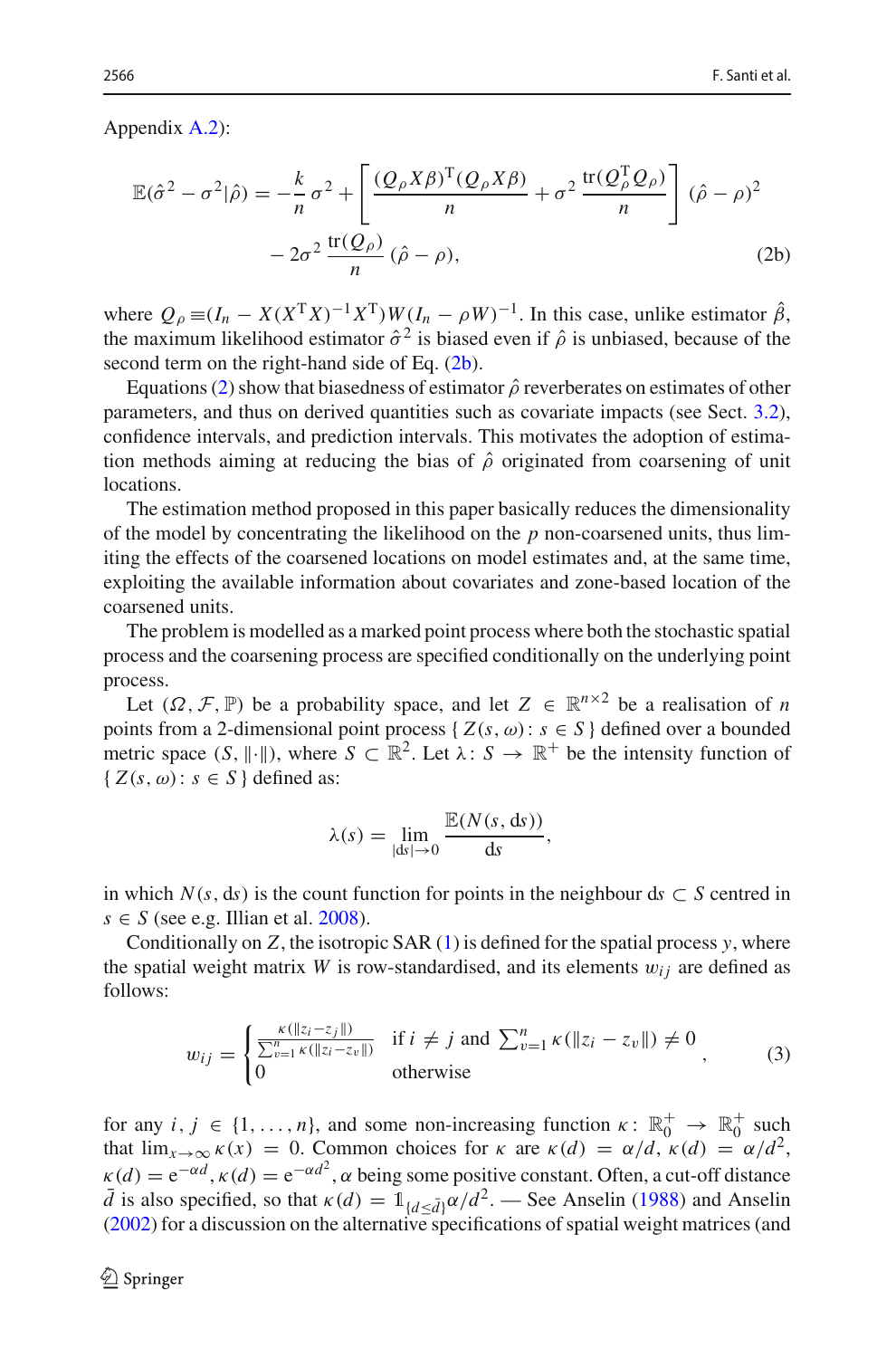thus of th[e](#page-27-13) decay function  $\kappa$ ); whereas LeSage and Pace [\(2014\)](#page-27-13) and Santi et al[.](#page-27-9) [\(2020\)](#page-27-9) analyse the effects of spatial weight matrix misspecification.

The coarsening process can be either dependent on the intensity function  $\lambda$  and the realisation of the point process {  $Z(s, \omega)$ :  $s \in S$  } or independent from them. Here we just assume that the coarsening is modelled by means of a random vector  $\Phi$ , which is a realisation of *n* Bernoulli random variables independent from the spatial process *y* conditionally on the point process *Z*. Thus, the components  $\Phi_i$  of the random vector  $\Phi$  are defined as follows:

<span id="page-4-2"></span>
$$
\Phi_i \sim \mathcal{B}(p_i) \tag{4}
$$

for  $i = 1, \ldots, n$ , and take value  $\Phi_i = 0$  if point *i* is coarsened, whereas  $\Phi_i = 1$  if point *i* has been correctly geocoded.

Finally, let  $S = \{S_1, S_2, \ldots, S_R\}$  be a partition of the space *S* into *R* regions such that, for any unit *i* with coordinate  $z_i \in S$ , it exists one region  $S_r$  such that  $z_i \in S_r$ .<sup>[1](#page-4-0)</sup> It is assumed that, for each coarsened unit  $i$ , the region  $S_r$  where  $i$  is located is known.

To sum up, for all units  $i = 1, \ldots, n$  the values of the dependent variable  $y_i$  and the covariates  $x_i$  are known. For non-coarsened units  $i = 1, \ldots, p$  the coordinates  $z_i \in S$  are known, whereas it is known the coarsening area  $S_r$  of each coarsened unit  $i = p+1, \ldots, n$  such that  $z_i \in S_r$ . Other missing or unknown information such as the values of parameters and the coordinates of coarsened units about model [\(1\)](#page-2-1) should be either learnt (through estimation) or made it non-relevant (through marginalisation).

Before illustrating our proposal for tackling the estimation problem, we introduce the notation that will be used throughout the rest of the paper.

We denote by subscript *P* and subscript *C* non-coarsened and coarsened points respectively (that is, points where  $\Phi_i = 1$  and  $\Phi_i = 0$  respectively). Conditionally on the random vector  $\Phi$ , SAR [\(1\)](#page-2-1) can be restated as it follows:

<span id="page-4-3"></span><span id="page-4-1"></span>
$$
\begin{bmatrix} y_P \\ y_C \end{bmatrix} = \rho \begin{bmatrix} W_{PP} & W_{PC} \\ W_{CP} & W_{CC} \end{bmatrix} \cdot \begin{bmatrix} y_P \\ y_C \end{bmatrix} + \begin{bmatrix} X_P \\ X_C \end{bmatrix} \beta + \begin{bmatrix} \varepsilon_P \\ \varepsilon_C \end{bmatrix} \tag{5}
$$

provided the original SAR is properly permuted by means of a suitable permutation matrix  $P_{\Phi} \in \{0, 1\}^{n \times n}$ , that is:

$$
\begin{bmatrix} y_P \\ y_C \end{bmatrix} = P_{\phi} y, \quad \begin{bmatrix} W_{PP} & W_{PC} \\ W_{CP} & W_{CC} \end{bmatrix} = P_{\phi} W P_{\phi}, \quad \begin{bmatrix} X_P \\ X_C \end{bmatrix} = P_{\phi} X, \quad \begin{bmatrix} \varepsilon_P \\ \varepsilon_C \end{bmatrix} = P_{\phi} \varepsilon. \tag{6}
$$

Restatement [\(5\)](#page-4-1) permits observations about coarsened (*C*) and non-coarsened (*P*) points to be organised in block matrices.

<span id="page-4-0"></span><sup>&</sup>lt;sup>1</sup> In fact, this assumption is not crucial in our analysis, and can be easily generalised by assuming  $S$  to be a cover of *S* such that  $S \in S$ . This generalisation permits various degrees of incompleteness in postal addresses to be modelled, including the situation where some units are only known to be located in *S*. The estimation method proposed later can be applied with no modifications also to this framework, however, for the sake of notational simplicity, in the rest of the paper only the case where *S* is a partition of *S* is discussed.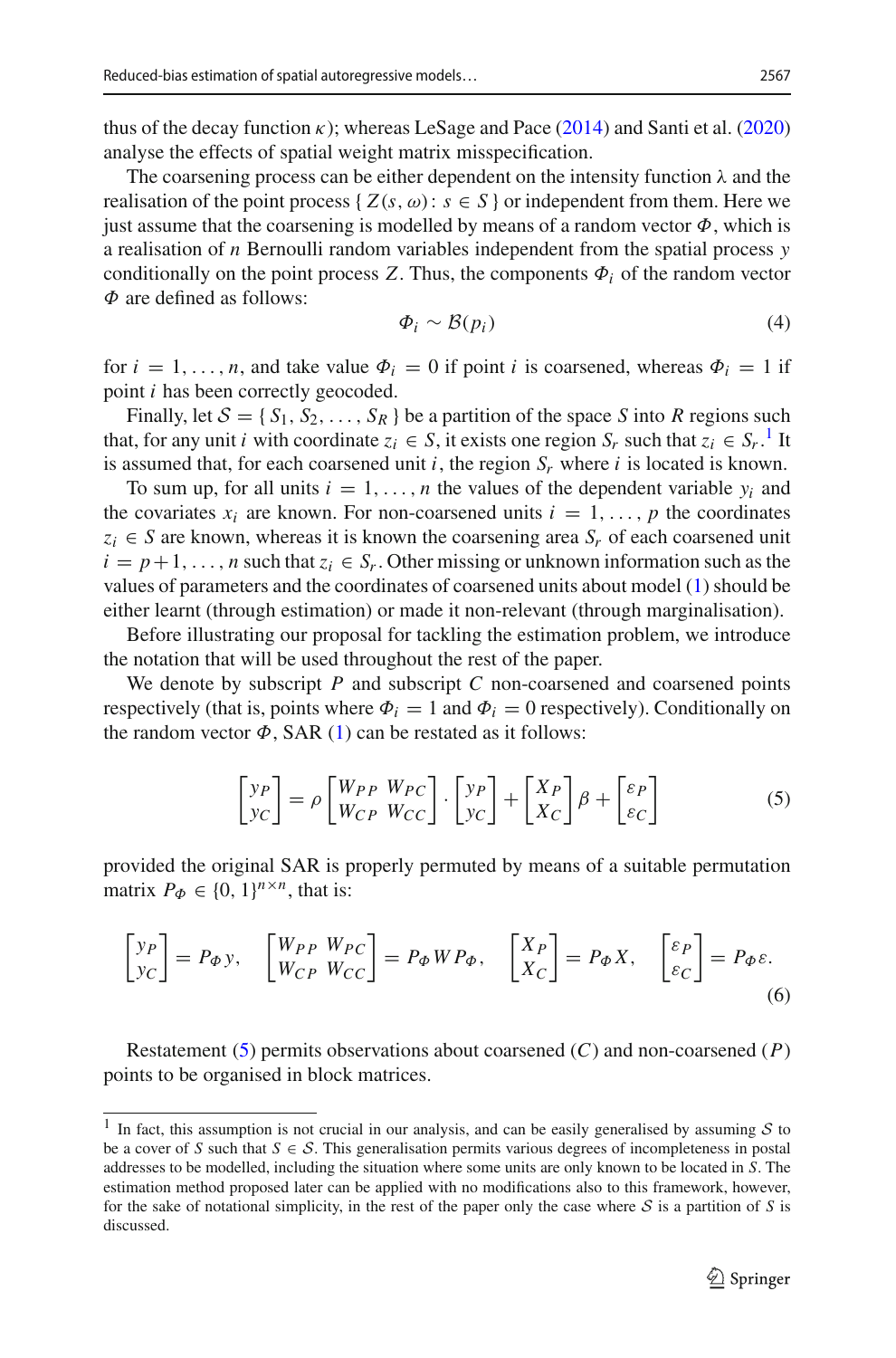We also define matrix  $A \equiv I_n - \rho P_{\Phi} W P_{\Phi} \in \mathbb{R}^{n \times n}$ , so that:

<span id="page-5-5"></span>
$$
A = \begin{bmatrix} A_{PP} & A_{PC} \\ A_{CP} & A_{CC} \end{bmatrix} = \begin{bmatrix} I_p - \rho W_{PP} & -\rho W_{PC} \\ -\rho W_{CP} & I_{n-p} - \rho W_{CC} \end{bmatrix} . \tag{7}
$$

Finally, it can be proved (see e.g. Lu and Sho[u](#page-27-14) [2002](#page-27-14)) that the following relations hold for the inverse matrix *A*−1:

<span id="page-5-1"></span>
$$
A^{-1} = \begin{bmatrix} A_{PP}^{-1} + A_{PP}^{-1} A_{PC} \tilde{\Xi}^{-1} A_{CP} A_{PP}^{-1} & -A_{PP}^{-1} A_{PC} \tilde{\Xi}^{-1} \\ -\tilde{\Xi}^{-1} A_{CP} A_{PP}^{-1} & \tilde{\Xi}^{-1} \end{bmatrix}
$$
(8)

where  $\tilde{\mathcal{Z}} = A_{CC} - A_{CP} A_{PP}^{-1} A_{PC}$  is the Schur complement of  $A_{PP}$  and

<span id="page-5-4"></span>
$$
A^{-1} = \begin{bmatrix} (A^{-1})_{PP} & (A^{-1})_{PC} \\ (A^{-1})_{CP} & (A^{-1})_{CC} \end{bmatrix}
$$
\n
$$
= \begin{bmatrix} \Sigma^{-1} & -\Sigma^{-1} A_{PC} A_{CC}^{-1} \\ -A_{CC}^{-1} A_{CP} \Sigma^{-1} & A_{CC}^{-1} + A_{CC}^{-1} A_{CP} \Sigma^{-1} A_{PC} A_{CC}^{-1} \end{bmatrix} \tag{9}
$$

where  $\mathcal{Z} \equiv A_{PP} - A_{PC} A_{CC}^{-1} A_{CP}$  is the Schur complement of  $A_{CC}$  (see e.g. Horn and Johnso[n](#page-27-15) [2013\)](#page-27-15).

## <span id="page-5-0"></span>**3 Estimation strategy**

### **3.1 Model fitting**

The reduced form of model [\(5\)](#page-4-1) based on inversion [\(8\)](#page-5-1) permits the following equation to be derived: $2$ 

<span id="page-5-3"></span>
$$
y_P = \rho W_{PP} y_P + X_P \beta + \varepsilon_P + A_{PC} \tilde{\Xi}^{-1} \left[ A_{CP} A_{PP}^{-1} (X_P \beta + \varepsilon_P) - (X_C \beta + \varepsilon_C) \right].
$$
\n(10)

Left-hand side term of Eq. [\(10\)](#page-5-3) together with the first three terms of the righthand side perfectly describe a SAR amongst correctly geo-referenced points, sharing the same parameters of the complete model [\(1\)](#page-2-1). Unfortunately, the last term on the right-hand side makes things more complicated.

The fourth term on the right-hand side of Eq.  $(10)$  proves that, in general, any subset of observations of a SAR does not follow a SAR. Indeed, it makes the estimation process of a SAR with coarsened points particularly tricky, since Eq. [\(10\)](#page-5-3) includes blocks of matrix *A* which depend on the (unknown) coordinates of the coarsened points.

As previously stated, the estimation strategy proposed in this paper relies on a double marginalisation of the likelihood function of the SAR [\(1\)](#page-2-1). In particular, the

<span id="page-5-2"></span> $2$  See the Appendix [A.3](#page-26-0) for a proof.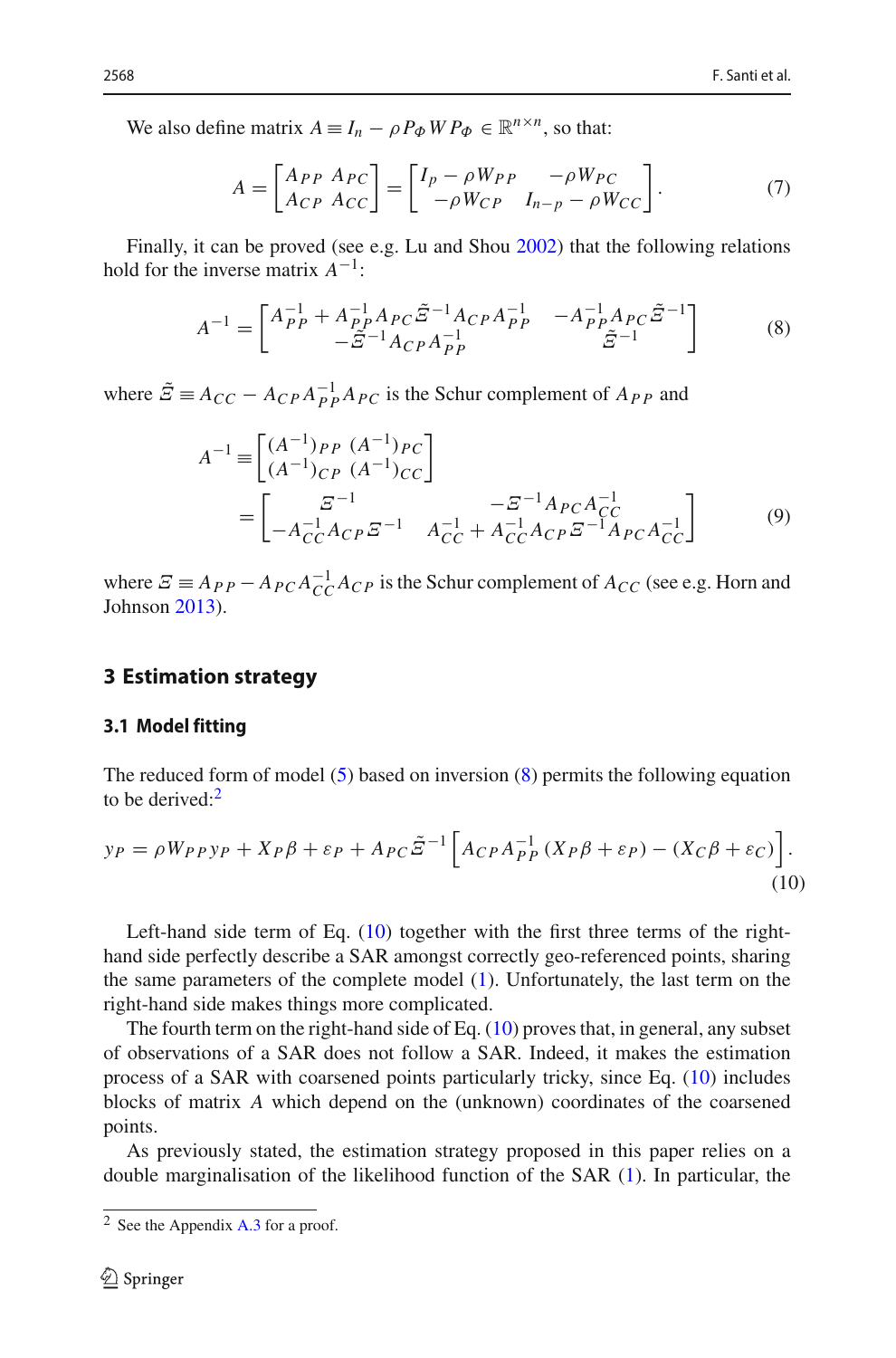former marginalisation should be made with respect to  $y<sub>P</sub>$ , thus concentrating the information about coarsened points into a lower dimensional space. A similar approach to the marginalisation of the SAR has already proved to be successful in the context of variance estimation in 2-dimensional systematic sampling (see Espa et al[.](#page-27-16) [2017](#page-27-16)). The latter marginalisation should instead be made with respect to the point process of non-coarsened points  $Z_P$ , so as to include direct and indirect effects of positional errors in the (marginal) probability distribution of *yP*.

The first marginalisation can be derived in closed form from the reduced form of model  $(1)$  based on inversion  $(9)$ , and equals

<span id="page-6-2"></span>
$$
y_P = \mathcal{Z}^{-1} X_P \beta + \mathcal{Z}^{-1} \varepsilon_P - \mathcal{Z}^{-1} A_{PC} A_{CC}^{-1} (X_C \beta + \varepsilon_C),
$$

which implies that:

$$
\mathbb{E}(y_P|Z,\Phi) = \mathcal{Z}^{-1}X_P\beta + \rho \mathcal{Z}^{-1}W_{PC}A_{CC}^{-1}X_C\beta,
$$
\n(11a)

$$
cov(y_P|Z,\Phi) = \sigma^2 \, \Sigma^{-1} (I_p + \rho^2 \, W_{PC} (A_{CC}^T A_{CC})^{-1} W_{PC}^T) (\Sigma^{-1})^T, \tag{11b}
$$

so that the log-likelihood function  $\ln \mathcal{L}(\rho, \beta, \sigma^2 | y, X, Z, \Phi)$  of the of the model [\(1\)](#page-2-1) marginalised with respect to  $y_P$  equals:

<span id="page-6-3"></span>
$$
\ln \mathcal{L}(\rho, \beta, \sigma^2 | y_P, X, Z, \Phi) = -\frac{p}{2} \ln(2\pi\sigma^2) + \ln|\mathcal{Z}|
$$
  
\n
$$
-\frac{1}{2} \ln|I_p + \rho^2 W_{PC}(A_{CC}^T A_{CC})^{-1} W_{PC}^T|
$$
  
\n
$$
-\frac{1}{2\sigma^2} (\mathcal{Z} y_P - X\beta - \rho W_{PC} A_{CC}^{-1} X_C \beta)^T.
$$
  
\n
$$
\cdot (I_p + \rho^2 W_{PC}(A_{CC}^T A_{CC})^{-1} W_{PC}^T)^{-1}.
$$
  
\n
$$
\cdot (\mathcal{Z} y_P - X\beta - \rho W_{PC} A_{CC}^{-1} X_C \beta).
$$
 (12)

The second marginalisation requires the intensity function  $\lambda$  to be estimated, so as to characterise the first-order properties of the spatial point process {  $Z(s, \omega)$ :  $s \in S$  } and, in turn, the probabilistic law of the spatial weight matrix *W* under coarsened geocoding.

The point process  $\{Z(s, \omega): s \in S\}$  along with the coarsening process  $\{\Phi_i : i = 1, \ldots, n\}$  defines a bivariate point pattern (Illian et al[.](#page-27-10) [2008](#page-27-10)).<sup>[3](#page-6-0)</sup> Accordi[n](#page-27-1)g to Zimmerman [\(2008\)](#page-27-1), for any  $s \in S$ , the intensity function  $\lambda: S \to \mathbb{R}^+$  of the spatial point pattern affected by incomplete geocoding can be estimated as follows:

<span id="page-6-1"></span>
$$
\hat{\lambda}(s) = \sum_{i=1}^{n} [\hat{\phi}(z_i)]^{-1} K_h(s - z_i),
$$
\n(13)

<span id="page-6-0"></span><sup>3</sup> Such bivariate point process is either a Cox process or an inhomogeneous φ-thinned process, according to whether  $\phi$  is stochastic or not (see Illian et al[.](#page-27-10) [2008](#page-27-10), ch. 6). In this paper  $\phi$  (and thus the probabilities  $\mathbb{P}(\Phi_i = 1), i = 1, \ldots, n$  are treated as non-random, however all the results presented in the paper holds also if  $\phi$  is a realisatio[n](#page-27-1) of a random field (see Zimmerman [2008](#page-27-1), for details).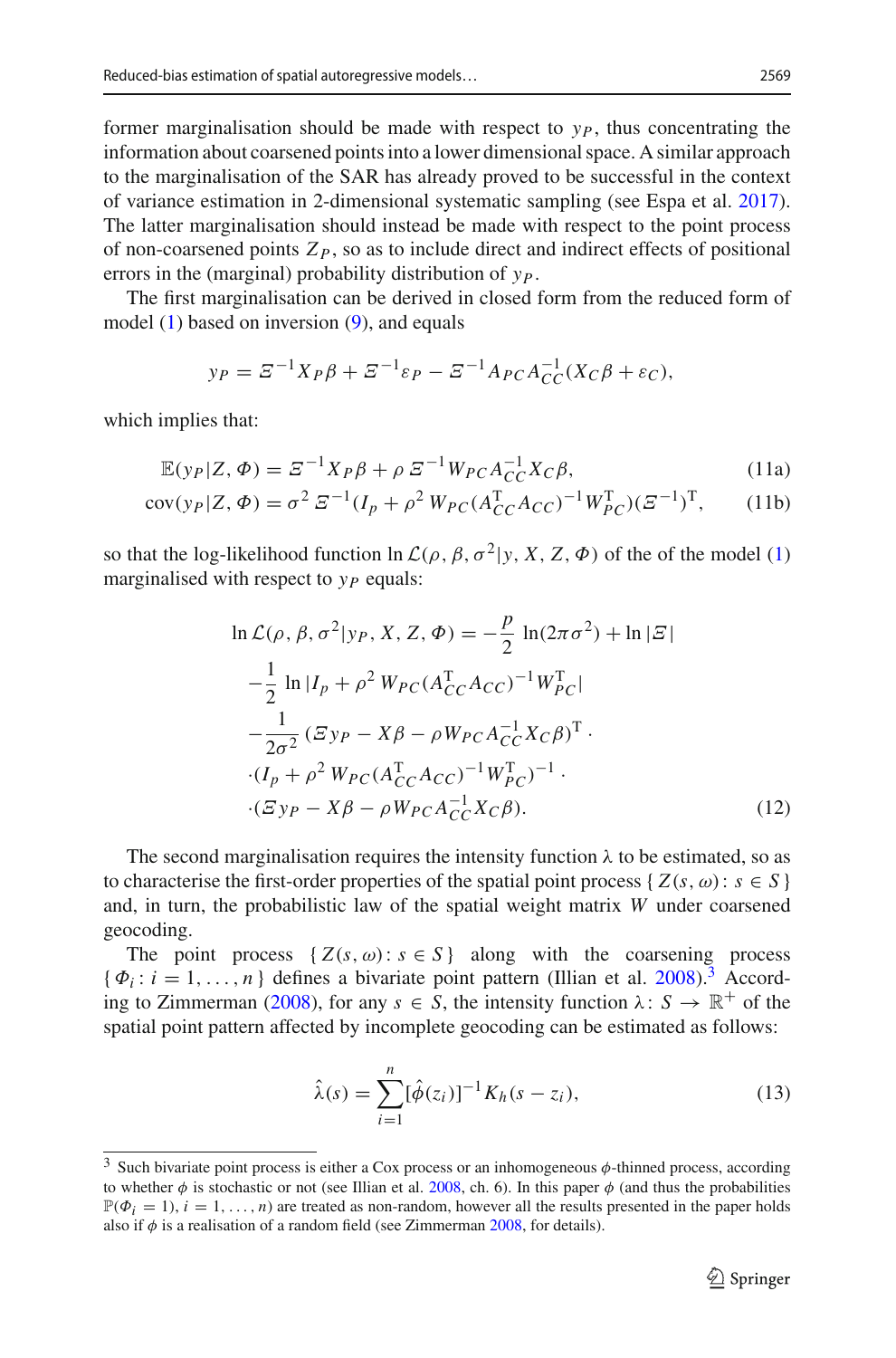where  $K_h$  is some kernel function with bandwidth  $h$ ,  $z_i$  is the observed location of unit *i*, and  $\hat{\phi}$  is an estimate of the geocoding propensity function  $\phi$ : *S*  $\rightarrow$  (0, 1], whose reciprocal  $(1/\phi)$  is used as the weighting criterion of the kernel estimator.

As for  $K_h$ , Zimmerma[n](#page-27-1) [\(2008\)](#page-27-1) uses a Gaussian kernel whose bandwidth is automatically selected by minimising the mean-square error statistic defined in Diggl[e](#page-27-17) [\(1985\)](#page-27-17) through cross-validation (Berman and Diggle [1989\)](#page-27-18).

I[n](#page-27-1) operative terms, Zimmerman [\(2008](#page-27-1)) estimates the intensity function  $\lambda$  through the R (R Core Tea[m](#page-27-19) [2020\)](#page-27-19) function density.ppp of package spatstat (Baddeley et al[.](#page-27-20) [2015\)](#page-27-20), whereas the bandwidth is computed by means of the function bw.diggle (of package spatstat as well). Monte Carlo simulations illustrated in Sect. [4](#page-10-0) and the application to real data discussed in Sect. [5](#page-21-0) use the same functions.

The geocoding propensity function  $\phi$  can be estimated in various ways, according to the available information about the coarsening process. In this paper, the values of the coarsening probabilities in [\(4\)](#page-4-2) are assumed to be such that  $p_i = \phi(z_i)$ , given the coordinate  $z_i \in S$  of the unit *i*. It follows that:

<span id="page-7-1"></span>
$$
\hat{\phi}(s) = \frac{\sum_{r=1}^{R} \sum_{i=1}^{n} \Phi_i \mathbb{1}_{\{z_i \in S_r\}} \mathbb{1}_{\{s \in S_r\}}}{\sum_{r=1}^{R} \sum_{i=1}^{n} \mathbb{1}_{\{z_i \in S_r\}} \mathbb{1}_{\{s \in S_r\}}},
$$
\n(14)

so that  $\hat{\phi}$  is constant over each region  $S_r \in \mathcal{S}$ , and equals the proportion of noncoarsened points in *Sr*.

<span id="page-7-0"></span>The solution we propose in this paper consists in five steps which are summarised in Algorithm [1.](#page-7-0)

### **Algorithm 1** (Double-marginalisation estimation)

- 1. *the geocoding propensity function*  $\phi$  *is estimated over S through estimator* [\(14\)](#page-7-1);
- 2. *the intensity function* λ *of the coarsened point process Z is estimated according to* Zimmerma[n](#page-27-1) [\(2008\)](#page-27-1) *through estimator* [\(13\)](#page-6-1)*;*
- 3. *the likelihood of SAR* [\(1\)](#page-2-1) *marginalised with respect to yP is derived from* [\(11\)](#page-6-2)*; we denote that likelihood function by*  $\mathcal{L}(\rho, \beta, \sigma^2 | y_P, X, Z, \Phi)$ ;
- 4. *the likelihood*  $\mathcal{L}(\rho, \beta, \sigma^2 | y_P, X, Z, \Phi)$  *is marginalised with respect to*  $Z_P$ *, that is:*

<span id="page-7-2"></span>
$$
\mathcal{L}(\rho,\beta,\sigma^2|y_P,X,Z_P,\Phi) = \int_{S^{n-p}} \mathcal{L}(\rho,\beta,\sigma^2|y_P,X,Z_P,z_C,\Phi) \,\hat{\varrho}(z_C|Z_P) \,dz_C
$$
\n(15)

*where*  $\hat{\rho}$ :  $S^{n-p} \to \mathbb{R}^+$  *is the conditional probability density function of*  $Z_C|Z_P$ *implied by the estimated intensity function*  $\hat{\lambda}$ *;* 

*5. marginal likelihood*  $L(\rho, \beta, \sigma^2 | y, X, Z_P, \Phi)$  *is maximised with respect to*  $ρ, β$ *and*  $\sigma^2$ *.* 

As anticipated, marginalisation [\(15\)](#page-7-2) has to be performed numerically since it seems impossible to compute it analytically. Anyway, two issues may make the outlined method computationally unfeasible.

Firstly, the high-dimensional integration space in [\(15\)](#page-7-2) may substantially deteriorate the performances of Monte Carlo integration methods.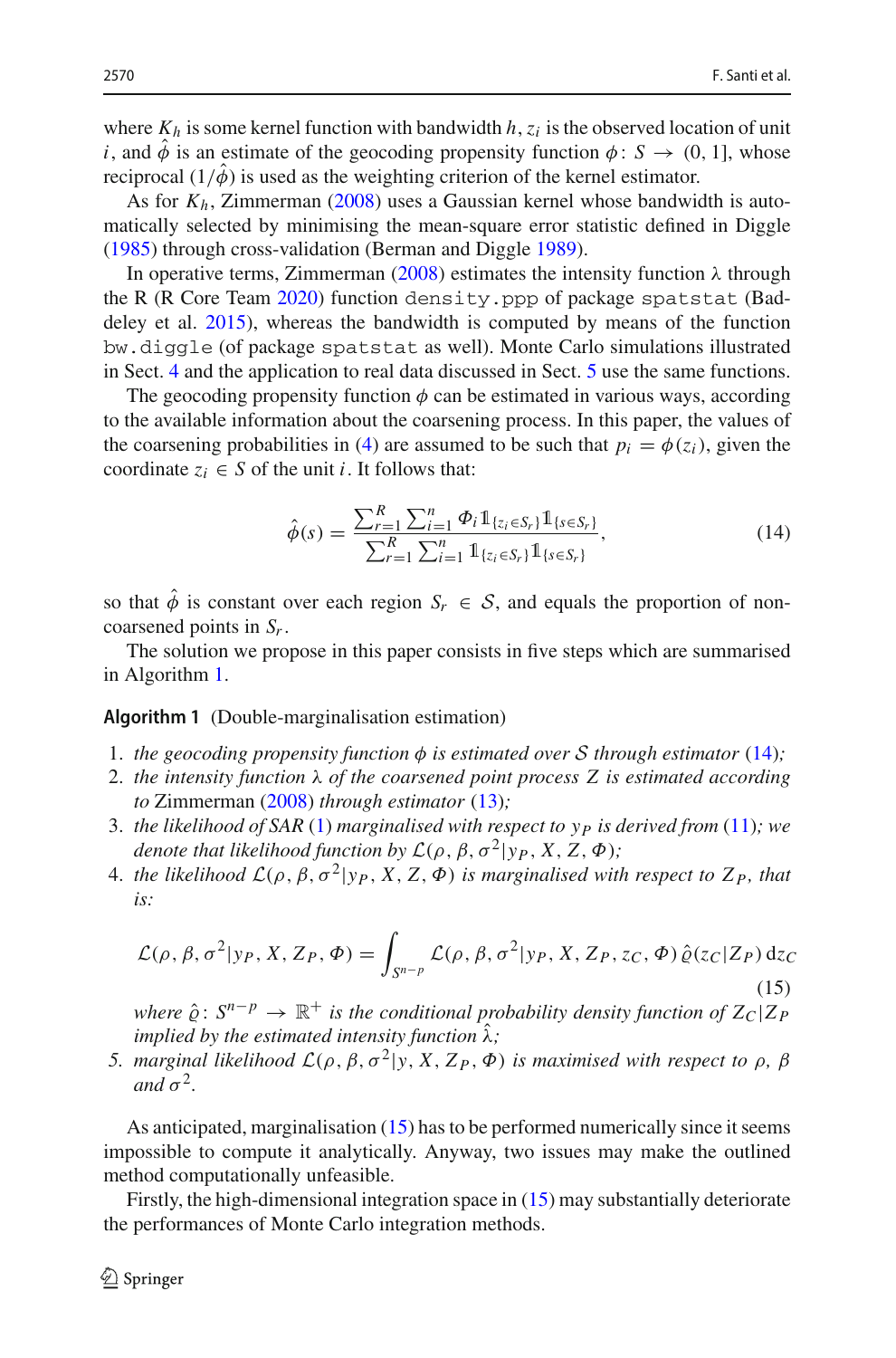Secondly, the need to evaluate integral [\(15\)](#page-7-2) at every step of the optimisation procedure dramatically exacerbates the problem outlined in the previous point.

In order to overcome both problems (and the second in particular), we rely on the cross-entropy algorithm for the optimisation of noisy functions (Rubinstein and Kroes[e](#page-27-21) [2004](#page-27-21)). Unlike other numerical optimisation methods such as the Expectation-Maximisation algorithm (Dempster et al[.](#page-27-22) [1977;](#page-27-22) Robert and Casell[a](#page-27-23) [2004\)](#page-27-23), at each iteration the cross-entropy algorithm simultaneously performs the marginalisation and the optimisation of the likelihood function  $\mathcal{L}(\rho, \beta, \sigma^2 | y, X, Z_P, Z_C, \Phi)$ . This leads to a substantial reduction of the computational burden required by the optimisation routine.

Results of Monte Carlo simulations discussed in the next section have been performed adopting the same parameters and instrumental distributions of the cross-entropy algorithm as described in Bee et al[.](#page-27-24)  $(2017)$ , where the method has been applied to maximum likelihood estimation of generalised linear multilevel models (the only exception is in the number *N* of draws, as it will be clarified later).

#### <span id="page-8-0"></span>**3.2 Impact estimators**

According to LeSage and Pac[e](#page-27-8) [\(2009\)](#page-27-8), the effects of covariates on the dependent variable of a SAR do not solely depend on regression coefficients  $\beta$ , as the spatiallylagged dependent variable induces an indirect effect resulting from the autoregressive parameter  $\rho$  and the spatial weight matrix *W*. It follows that the overall impact of a regressor on the value of the dependent variable can be decomposed in a direct and an indirect impact, which, however, it is not constant amongst all units. For these reasons, averages of total  $(T(\beta))$ , direct  $(D(\beta))$ , and indirect  $(M(\beta))$  impacts are usually computed (LeSage and Pac[e](#page-27-8) [2009](#page-27-8)):

<span id="page-8-1"></span>
$$
T(\beta) = n^{-1} \iota_n^{\mathrm{T}} (I - \rho W)^{-1} \iota_n \beta,
$$
 (16a)

$$
D(\beta) = n^{-1} \text{ tr}(I - \rho W)^{-1} \beta,
$$
 (16b)

$$
M(\beta) = T(\beta) - D(\beta). \tag{16c}
$$

According to the model we have described in Sect. [2,](#page-2-0) some elements of the spatial weight matrix *W* are uncertain when geocoding is not complete. It follows that impacts should be estimated via Monte Carlo simulations, where the weight matrices are defined according to the realisations of a point process *Z* with estimated intensity function  $\hat{\lambda}$ . Thus, the Monte Carlo estimators of the impact measures [\(16\)](#page-8-1) can be defined as follows:

$$
\widehat{(A^{-1})} = \frac{1}{N} \sum_{k=1}^{N} (I - \hat{\rho} W_k)^{-1}, \qquad \hat{T}(\hat{\beta}) = n^{-1} \iota_n^{\text{T}} \widehat{(A^{-1})} \iota_n \hat{\beta},
$$
  

$$
\hat{D}(\hat{\beta}) = n^{-1} \text{ tr } \widehat{(A^{-1})} \hat{\beta}, \qquad \hat{M}(\hat{\beta}) = \hat{T}(\hat{\beta}) - \hat{D}(\hat{\beta}).
$$

 $\mathcal{D}$  Springer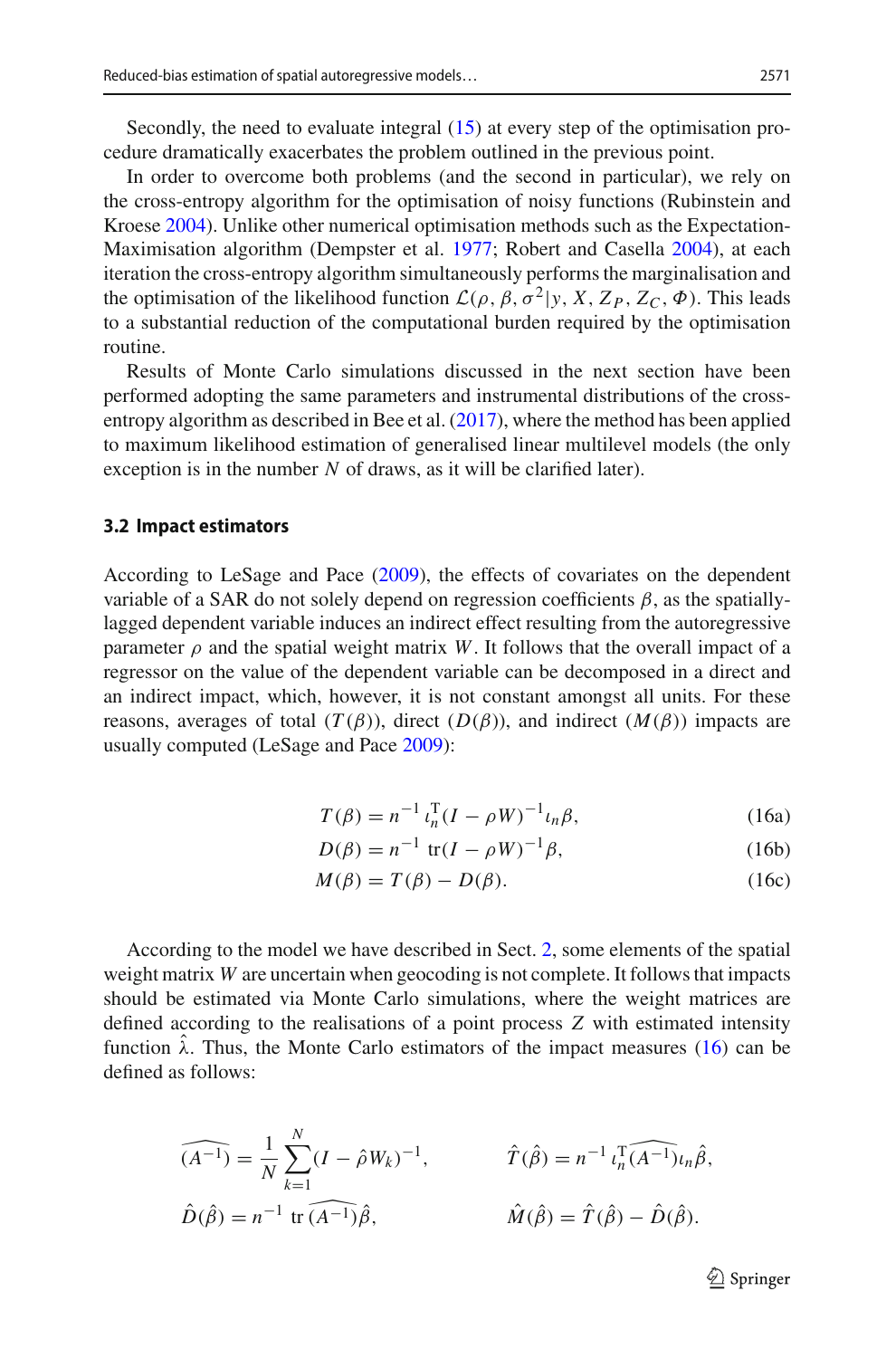Since Monte Carlo estimation of matrix  $\widehat{(A^{-1})}$  may be computationally demanding, because of the inversions of the weight matrices  $W_k$ , a truncated geometric series of  $(I - \hat{\rho}W_k)^{-1}$  may reduce substantially the computational burden of the simulation:

$$
\widehat{(A^{-1})} = \frac{1}{N} \sum_{k=1}^{N} \sum_{h=0}^{m} \widehat{\rho}^h W_k^h.
$$

where *m* represents the truncation order.

#### **3.3 Asymptotics and generalisations**

As stated in the introduction, this paper aims at proposing an estimation method for spatial models *à la* Cliff–Ord (Cliff and Or[d](#page-27-0) [1969](#page-27-0)), where a portion of data is affected by coarsening, thus the primarily interest is devoted to the parameters of the model, as well as other measures of covariates' effects (like, e.g. direct, indirect and total impacts, which are discussed in Sect. [3.2\)](#page-8-0).

The double marginalisation performed in Algorithm [1](#page-7-0) derives from the following marginalisation of the probability density function of the marked point process:

<span id="page-9-0"></span>
$$
f_{Y_P|Z_P}(y_P|z_P) = \int \left[ \int f_{Y_P, Y_C|Z_P, Z_C}(y_P, y_C|z_P, z_C) \, dy_C \right] \varrho(z_C|z_P) \, dz_C, \quad (17)
$$

where conditioning of all probability density functions with respect to the coarsening vector  $\Phi$  has been omitted for notational simplicity, and  $\varrho(z_C|z_P) = f_{Z_C|Z_P}(z_C|z_P)$ has been denoted consistently to the notation of Eq. [\(15\)](#page-7-2). The inner integral of Eq. [\(17\)](#page-9-0) corresponds to the first marginalisation described at point 3 of Algorithm [1,](#page-7-0) whereas the outer integral determines the marginalisation of Eq. [\(15\)](#page-7-2).

The inner integral of Eq. [\(17\)](#page-9-0) is a marginalisation of a model whose maximum likelihood estimators have been proved to be consistent by Le[e](#page-27-25) [\(2004\)](#page-27-25), provided that specific requirements on the asymptotic specification of the spatial weight matrix *W* are satisfied. Yet, the asymptotic behaviour of the double-marginal estimator depends also on both the geocoding propensity function estimator [\(14\)](#page-7-1) and the intensity function estimator [\(13\)](#page-6-1); both estimators are consistent, and their asymptotic properties are discussed in Zimmerma[n](#page-27-1) [\(2008\)](#page-27-1), however this is not enough to guarantee that the double-marginal estimator is consistent too. The reason for this is that the spatial weight matrix is built according to both the spatial point pattern and the coarsening process, and its asymptotic behaviour is fully determined by the properties of that two processes. To our knowledge, at the moment, there are no theoretical results which can be exploited in order to prove (or refuse) the consistency of double-marginal estimator.

As for the applicability of the double-marginal estimator, it is worth pointing out that it can be easily adapted or generalised to other coarsening mechanisms, point processes, or stochastic spatial processes, as it is only required that the model can be identified and marginalised. Thus, if a spatial model other than the SAR is considered, Algorithm [1](#page-7-0) changes in step 3, where the likelihood function of the model is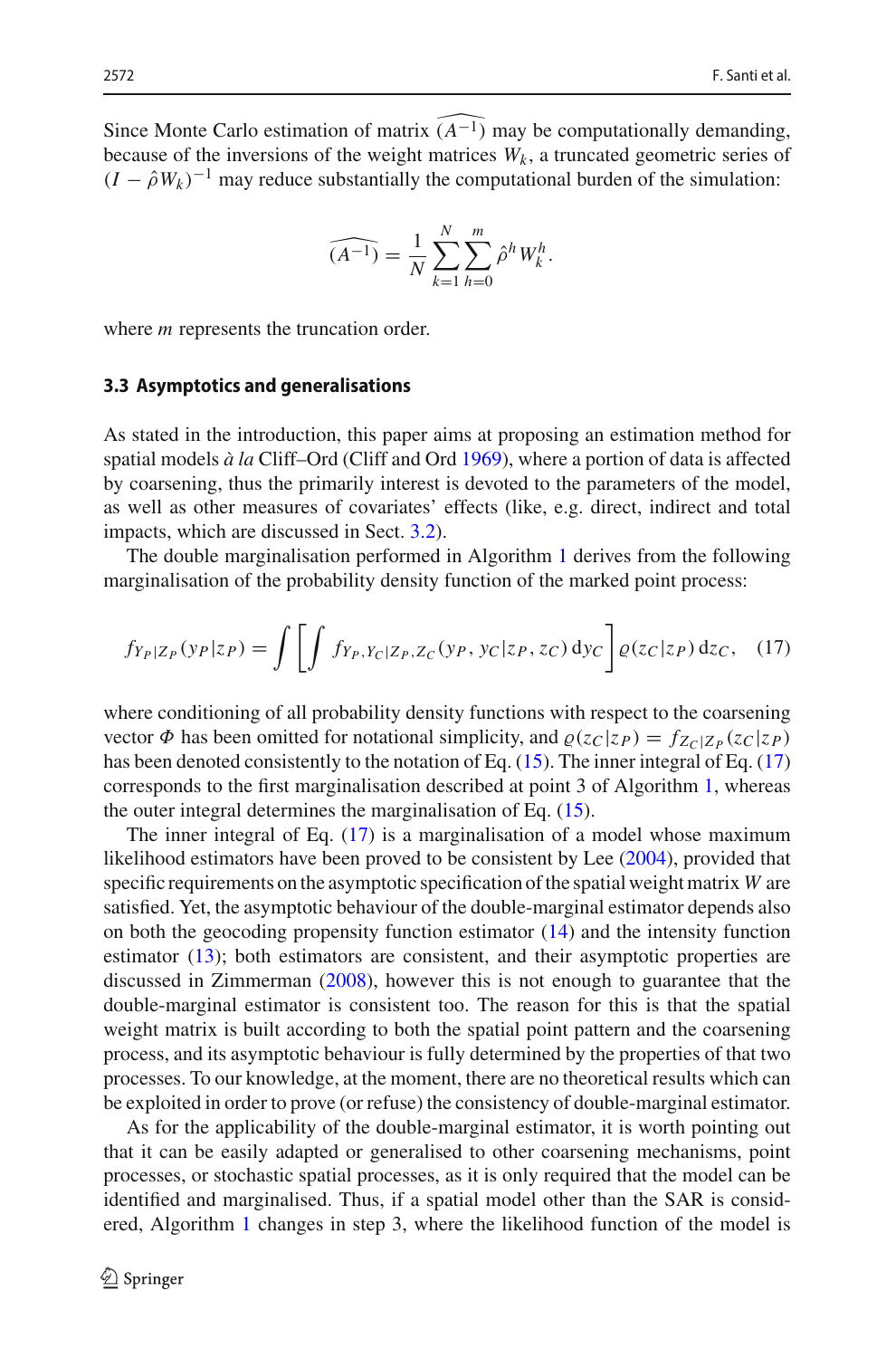marginalised with respect to non-coarsened units, whereas the rest of the algorithm does not change.

A special case is represented by the spatial Durbin model (SDM), which generalises the SAR model by including some (or all) spatially lagged covariates amongst the regressors. In this case, both Algorithm [1](#page-7-0) and likelihood function [\(12\)](#page-6-3) are valid without modifications, provided that the design matrix *X* is properly redefined so as to include extra covariates.

The family of Cliff–Ord spatial models consists of other specifications which somehow include other forms of spatial dependence or allows for other specifications of the covariate effects. An extensive review of the existing Cliff–Ord spatial models can be found in Cressi[e](#page-27-6) [\(2015](#page-27-6)), Anseli[n](#page-27-11) [\(1988\)](#page-27-11), and LeSage and Pac[e](#page-27-8) [\(2009\)](#page-27-8). Here it is worth reminding the *general nesting spatial model* (GNSM) defined in Elhors[t](#page-27-26) [\(2014](#page-27-26)):

<span id="page-10-1"></span>
$$
\begin{cases}\ny = \rho Wy + \alpha t_n + X\beta + WX\theta + u \\
u = \lambda Wu + \varepsilon \\
\varepsilon \sim \mathcal{N}_n(0, \sigma^2 I_n)\n\end{cases}
$$
\n(18)

Although the GNSM [\(18\)](#page-10-1) is not identifyable, it deserves consideration, as it includes the main Cliff–Ord spatial models as special cases, if one or more restrictions are apllied to its parameters.—For example, the SDM is obtained when  $\lambda = 0$ , whereas the SAR model [\(1\)](#page-2-1) results if  $\lambda = 0$  and  $\delta = 0$  (the constant vector  $\iota_n$  can be included into the design matrix *X*).

The full log-likelihood of the GNSM [\(18\)](#page-10-1) can be proved to be:

<span id="page-10-2"></span>
$$
\ln \mathcal{L}(\rho, \lambda, \alpha, \beta, \delta, \sigma^2) = -\frac{n}{2} \ln(2\pi\sigma^2) + \ln |A_{\rho}| + \ln |A_{\lambda}|
$$

$$
-\frac{[A_{\lambda}(A_{\rho}y - \alpha\iota_n - X\beta - WX\theta)]^{\mathrm{T}}[A_{\lambda}(A_{\rho}y - \alpha\iota_n - X\beta - WX\theta)]}{2\sigma^2}, (19)
$$

where  $A_{\rho} = I_n - \rho W$  and  $A_{\lambda} = I_n - \lambda W$ .

The likelihood of models nested in GNSM can be derived from [\(19\)](#page-10-2), whereas the first analytical marginalisation can be derived through inversions [\(8\)](#page-5-1) and [\(9\)](#page-5-4). Once the first marginalisation has been derived, Algorithm [1](#page-7-0) can be applied just as illustrated above.

### <span id="page-10-0"></span>**4 Monte Carlo simulations**

The performances of the proposed estimation approach in finite samples have been studied by means of Monte Carlo simulations. The complication of both the modelling setting and estimation method considerably widens the variety of scenarios which should be considered for studying the estimators' properties in finite samples.

In this section twelve different scenarios are considered:

(A) a point pattern with  $n = 250$  points is generated over an irregular area *S* according to an inhomogeneous Poisson process with the intensity function  $\lambda$  represented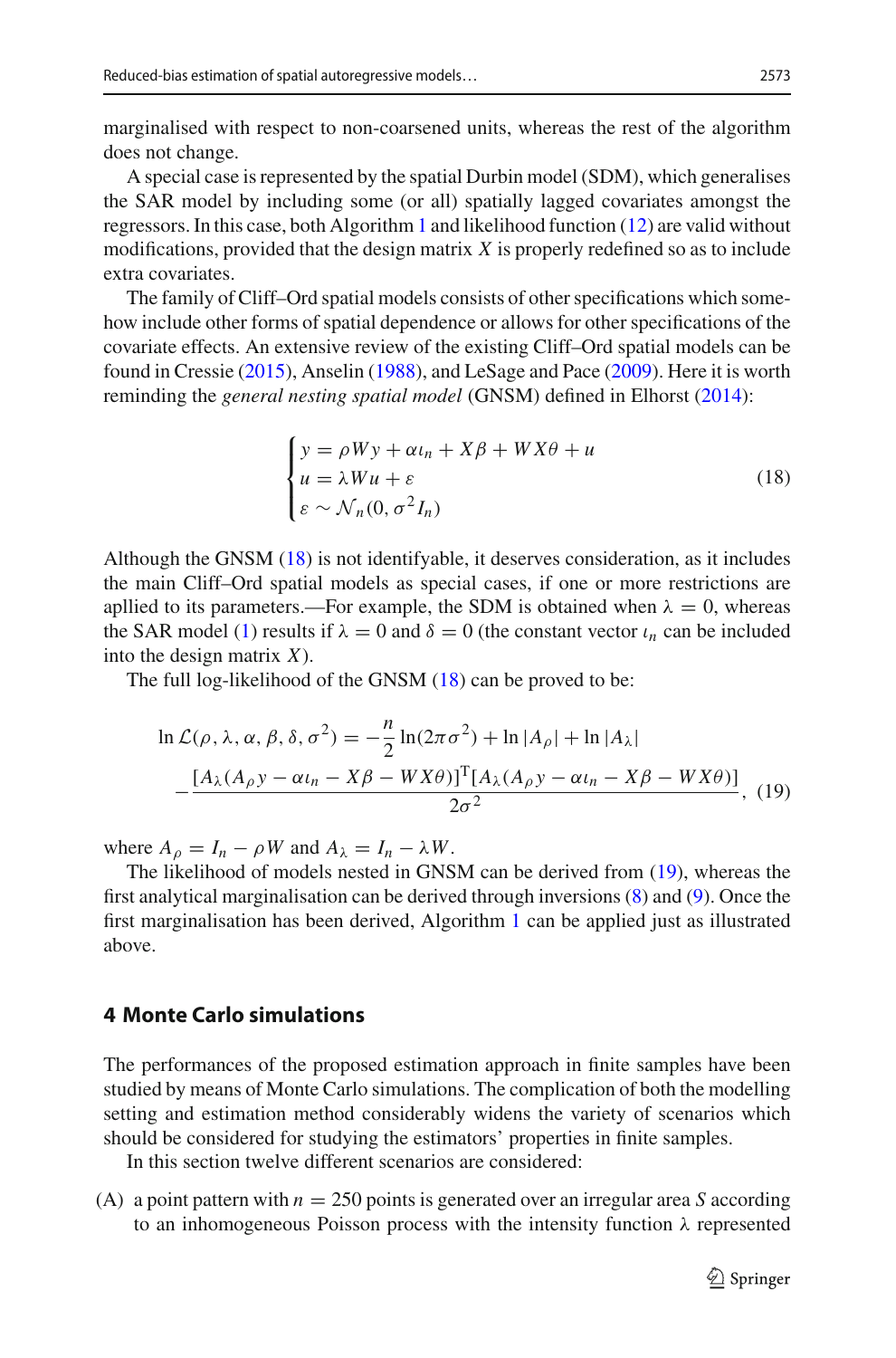

<span id="page-11-0"></span>**Fig. 1** Intensity function  $\lambda$  used for generating the point process (left) and the realisation of the process for  $n = 250$  with hexagonal partition ( $R = 17$ ) of the space (right)

in Fig. [1.](#page-11-0) The surface *S* is partitioned into  $R = 17$  hexagonal regions of equal size excepting for border zones (see Fig. [1\)](#page-11-0). The SAR includes two regressors (generated as realisations of a standard normal distribution) and a constant term, so that  $X \in \mathbb{R}^{n \times 3}$ . The parameters of the SAR are  $\rho = 0.5$ ,  $\beta = [1, 1, -1]^T$ ,  $\sigma^2 = 1$ , whereas the spatial weight matrix *W* is computed according to [\(3\)](#page-3-1), and  $\kappa(x) = 1$ <sub>{*x*<0.5}</sub> (note that sides of hexagons measure 1.5). Each unit of the point pattern is independently coarsened with probability 0.4, hence the expected number of coarsened units is  $\mathbb{E}(p) = \mathbb{E}(\Phi^T \iota_n) = 0.4 \cdot n = 100$ . Simulations are based on  $N = 300$  replications, each of which share the same point pattern and design matrix *X*. Models are fitted through the cross-entropy algorithm for noisy functions (Rubinstein and Kroes[e](#page-27-21) [2004](#page-27-21)) as implemented in Bee et al[.](#page-27-24) [\(2017](#page-27-24)), but for the number of draws (denoted by *N* in Bee et al[.](#page-27-24) [2017\)](#page-27-24) which equals 200 for the first iteration and 100 for subsequent iterations instead of 1000 for all iteration as suggested in Bee et al[.](#page-27-24) [\(2017](#page-27-24)). Simulations have been performed by means of the software R (R Core Tea[m](#page-27-19) [2020\)](#page-27-19), whereas cross-entropy optimisation has been carried out through the R package noisyCE2 (Sant[i](#page-27-27) [2020](#page-27-27));

- (B) the same simulation settings as in point (A), except that  $\rho = 0.3$ ;
- (C) the same simulation settings as in point (A), except that  $\rho = 0.7$ ;
- (D) the same simulation settings as in point (A), except that  $\sigma^2 = 2$ ;
- (E) the same simulation settings as in point (A), except that  $n = 500$  and  $\kappa(x) =$  $1_{\{x \leq \sqrt{1/8}\}}$ . Function  $\kappa$  has been redefined so that the average number of neighbours per unit is the same as in case (A);
- (F) the same simulation settings as in point (A), except that  $n = 1000$  and  $\kappa(x) =$  $1_{x\leq 0.25}$ . Function  $\kappa$  has been redefined so that the average number of neighbours per unit is the same as in case (A);
- (G) the same simulation settings as in point (A), except that  $\phi(s) \propto 0.8 \lambda(s)$ . Function  $\phi$  is set so that the coarsening probability ranges between 0.2 and 0.75, whereas its average equals 0.4, in line with all the other simulation scenarios;
- (H) the same simulation settings as in point (A), except that  $\phi(s) \propto -0.8 \lambda(s)$ . Function  $\phi$  is set so that the coarsening probability ranges between 0.04 and 0.60, whereas its average equals 0.4, in line with all the other simulation scenarios;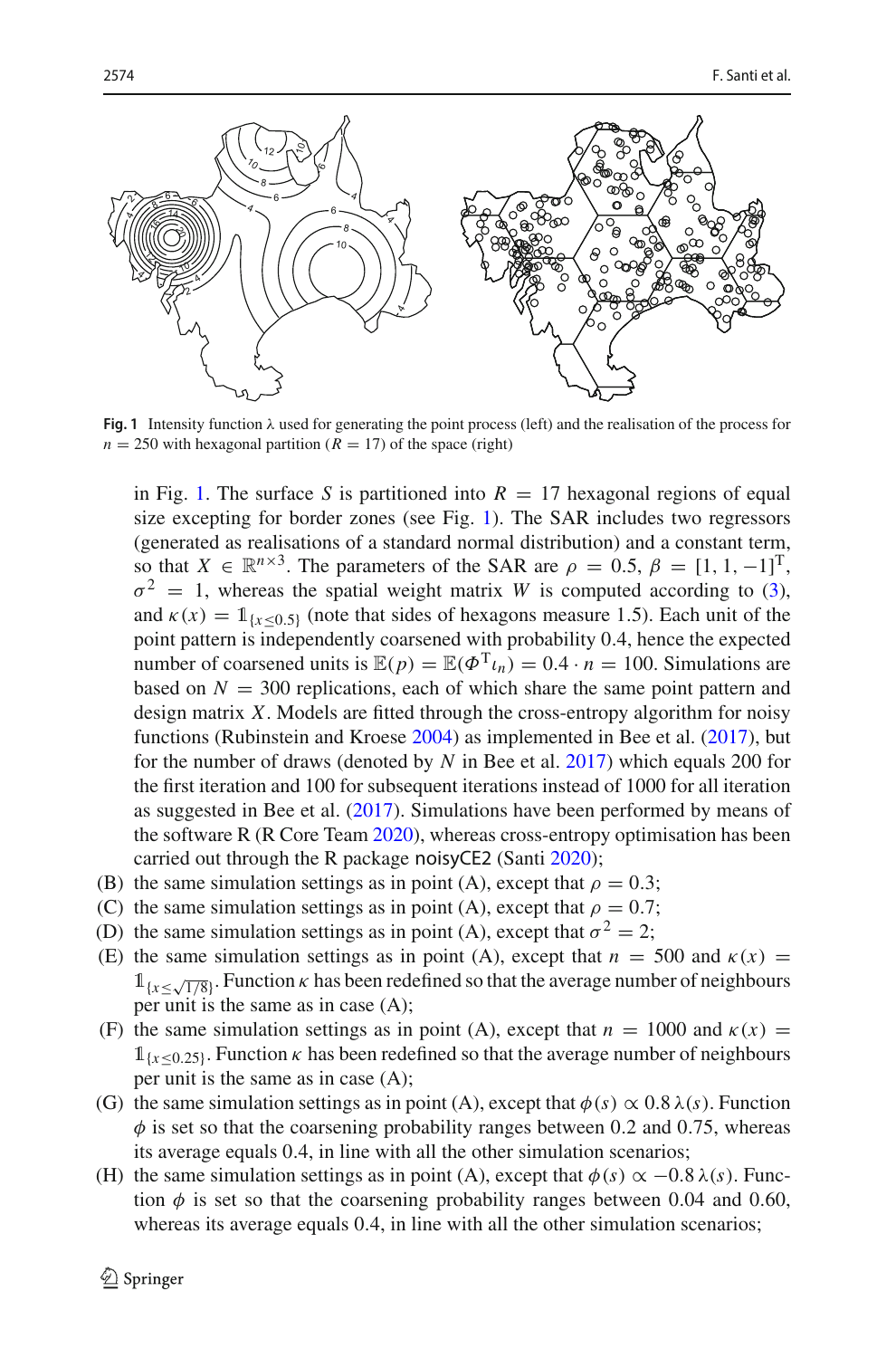- (I) the same simulation settings as in point (A), except that each unit of the point pattern is independently coarsened with probability 0.1 (instead of 0.4), hence the expected number of coarsened units is  $\mathbb{E}(p) = \mathbb{E}(\Phi^T \iota_n) = 0.1 \cdot n = 25$ ;
- (J) the same simulation settings as in point (A), except that each unit of the point pattern is independently coarsened with probability 0.2 (instead of 0.4), hence the expected number of coarsened units is  $\mathbb{E}(p) = \mathbb{E}(\Phi^T \iota_n) = 0.2 \cdot n = 50;$
- (K) the same simulation settings as in point (A), except that each unit of the point pattern is independently coarsened with probability 0.8 (instead of 0.4), hence the expected number of coarsened units is  $\mathbb{E}(p) = \mathbb{E}(\Phi^T \iota_n) = 0.6 \cdot n = 150$ ;
- (L) the same simulation settings as in point (A), except that the sides of hexagons measure 1, thus the number of regions is  $R = 29$ .

For each scenario five estimation methods are considered:

- the maximum likelihood estimator based on a dataset where locations of all units are known, and there is no coarsening. Hereinafter this estimator is referred to as NCM, which stands for *non-coarsened model*;
- the proposed estimator based on double marginalisation (hereinafter DME);
- the maximum likelihood estimator of the SAR based only on non-coarsened units (hereinafter PDM, which stands for *purged data model*). In this case the weight matrix is computed using the same  $\kappa$  function as the data generating process, but no standardisation is performed;
- the maximum likelihood estimator of the SAR based only on non-coarsened units. Unlike the previous case, the spatial weight matrix is row-standardised (hereinafter SPDM, which stands for *standardised PDM*);
- the maximum likelihood estimator of the SAR based on all points. Location of coarsened points is imputed to the centroids of regions where points are located, and a row-standardised weight matrix is derived according to the same  $\kappa$  function as the data generating process. Hereinafter, this method is referred to as CIP, which stands for *centroid imputed position*.

Clearly, the NCM estimates are obtained under the ideal condition of no-uncertainty about unit locations, they are thus expected to be the most efficient amongst the others considered in the simulations.

PDM and SPDM are only based on correctly-georeferenced units, however all the information about dependent and independent variables is lost for coarsened units, which are not involved in the estimation process. This results in smaller effective sample size, in an alteration of part of the elements of the spatial weight matrix *W* due to row-standardisation, as well as in an alteration of the dependence structure amongst all units induced by the inversion of matrix  $I_n - \rho W$ .

On the other hand, the CIP estimates use all the information about dependent and independent variables, whereas the imputation of the unit locations typically alters the actual neighbourhood relations both amongst coarsened units, and between coarsened and non-coarsened units.

DME is compared to all the estimation methods in order to verify whether it produces estimates which are more efficient than those obtained through PDM, SPDM and CIP. NCM estimates are used as the high benchmark.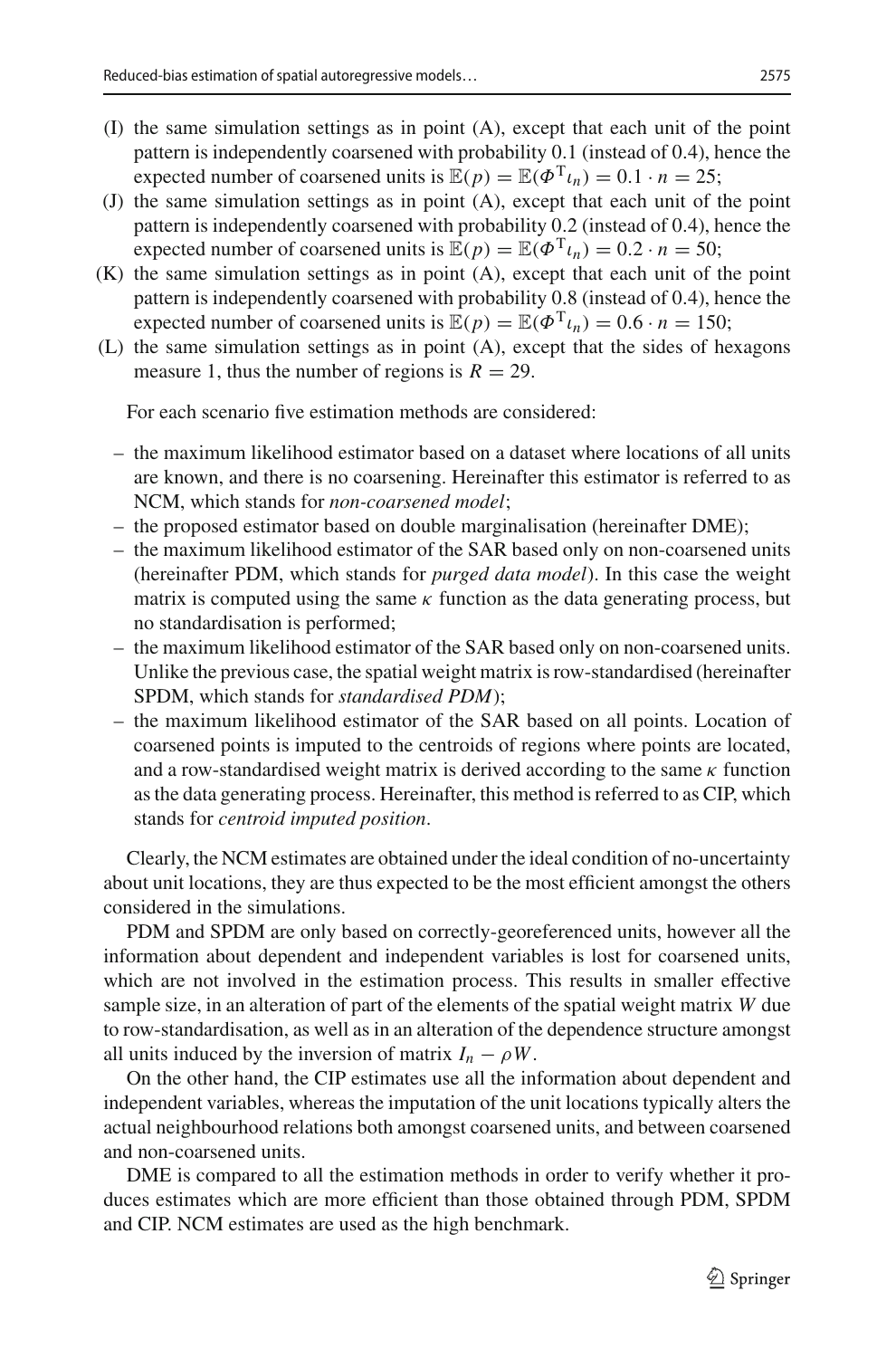As expected, in all scenarios the NCM estimator is the best performer for all parameters both in terms of bias and RMSE, and it is not commented in the following if not for the purpose of making comparisons to other estimation approaches.

Estimates in Tables [1,](#page-14-0) [2](#page-16-0) and [3](#page-18-0) show two general results which basically hold under all scenarios.

Firstly, the estimates obtained from all estimation methods are rather stable under all simulation settings for most parameters and impacts. The only remarkable exception is represented by the estimates of the error variance, which are rather sensitive with respect to the value of parameter  $\rho$  and  $\sigma^2$ .

Secondly, the rank of estimation methods in terms of both bias and RMSE is basically the same whatever the scenario we consider, although some differences emerge amongst parameters.

If covariate coefficients are considered (that is  $\beta_0$ ,  $\beta_1$ ,  $\beta_2$ ), DME estimator is the best performer in terms of relative bias. On the other hand, the CIP estimator exhibits the smallest RRMSE, followed by the SPDM estimator, whereas larger RRMSEs result from DME and PDM estimator. Anyway, both in case of relative bias and RRMSE, differences amongst estimators are rather small, if we consider covariates coefficients  $β_1$  and  $β_2$ , whereas larger variability emerges for  $β_0$ .

Things change if the autoregressive parameter  $\rho$  is considered. In this case, the DME clearly outperforms all other estimators both in terms of relative bias and RRMSE in all considered scenarios, whereas the second-best estimator is SPDM estimator followed by CIP and PDM estimators. Unlike regressors coefficients, differences amongst estimation methods are large in terms of relative bias and RRMSE.

If the error dispersion parameter  $\sigma$  is considered, the four estimation methods for coarsened data can be gathered into two groups. The former includes the best performers which are DME and SPDM, the latter consists in CIP and PDM estimators, which almost double the relative bias and the RRMSE of estimators in the other group. Interestingly, estimators of each group exhibit very similar relative bias and RRMSE.

The performances of estimators on assessing impacts of covariates clearly reflect the statistical performances on parameters  $\rho$ ,  $\beta_1$ , and  $\beta_2$ . Thus CIP, PDM, and SPDM estimators perform well in estimating the direct impact, whereas the DME definitely outperforms the others when indirect impact is estimated. The efficiency of DME on indirect impact estimation is large enough to make DME the most efficient estimator also for the total impact. Analogous results hold also in terms of bias.

Although relative performances of estimators are pretty stable amongst scenarios considered in the simulations, it is worth analysing more in depth the results of the simulations.

The comparison between results of scenarios B, A and C enables to assess the effect of parameter  $\rho$  on the estimators, which turns out to be marked for all parameters and most estimation methods. In particular, as  $\rho$  gets larger (note that  $\rho_{(B)} = 0.3$ ,  $\rho_{(A)} = 0.5$ ,  $\rho_{(C)} = 0.7$ ), both the relative bias (in absolute value) and the RRMSE of  $\hat{\rho}$  decrease for all estimation methods except for PDM, whereas the absolute value of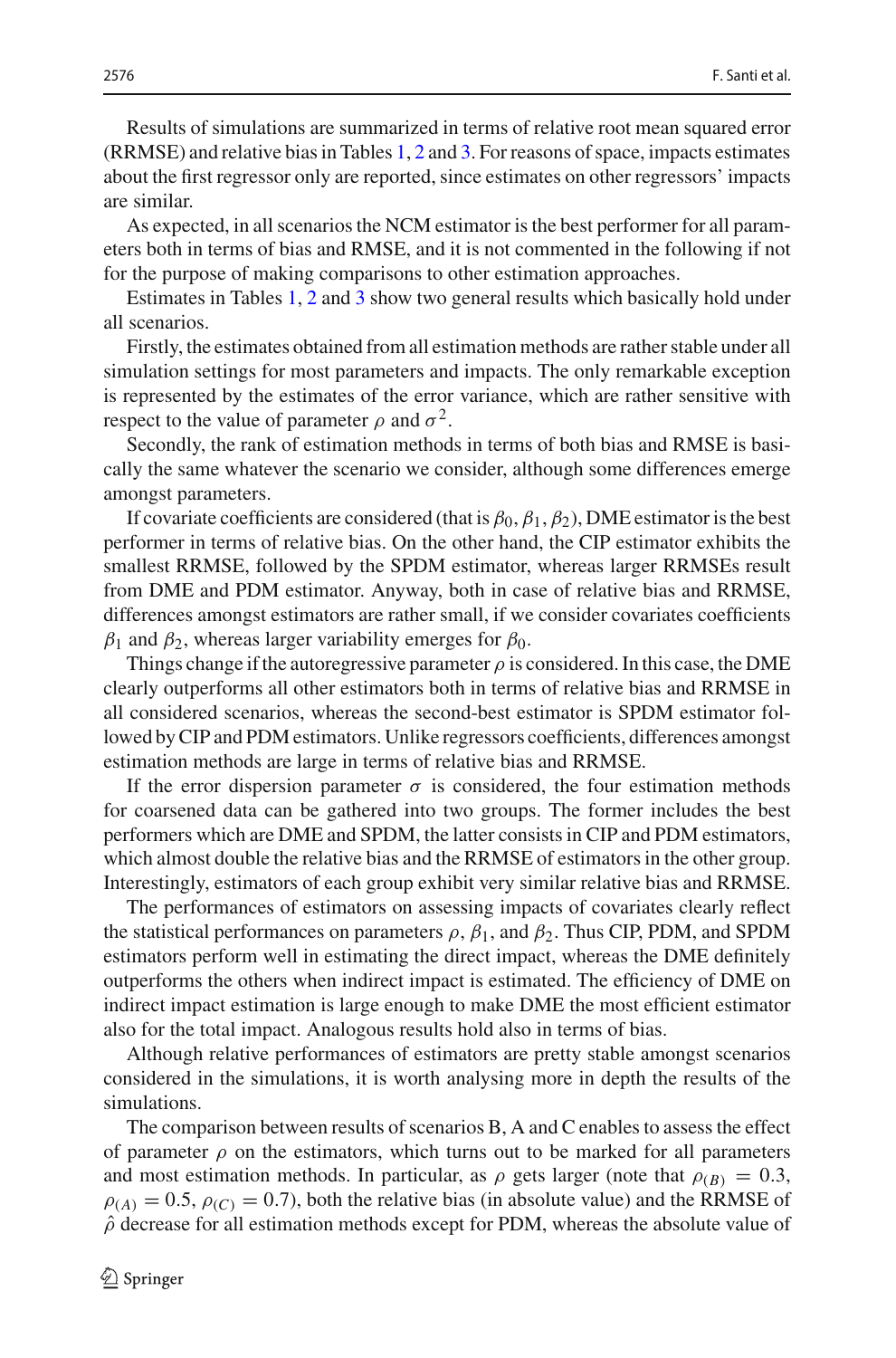|              | Sect. 4) for various estimation methods | Table 1 Relative root mean squared error and relative bias (in parenthesis) of parameter and impact estimators for scenarios A, B, C, D of Monte Carlo simulations (see |                                                           |                            |                   |                                                |                                                         |                                                                      |
|--------------|-----------------------------------------|-------------------------------------------------------------------------------------------------------------------------------------------------------------------------|-----------------------------------------------------------|----------------------------|-------------------|------------------------------------------------|---------------------------------------------------------|----------------------------------------------------------------------|
| Method       | $\sigma$                                | $\beta_0$                                                                                                                                                               | $\beta_1$                                                 | $\beta_2$                  | $\sigma$          | $D(\beta_1)$                                   | $M(\beta_1)$                                            | $T(\beta_1)$                                                         |
| Scenario A   |                                         |                                                                                                                                                                         |                                                           |                            |                   |                                                |                                                         |                                                                      |
| NCM          | 4.78                                    | 10.40                                                                                                                                                                   | 2.29                                                      | 3.85                       | 4.20              | 2.43                                           | 9.57                                                    |                                                                      |
|              | $(-0.40)$                               | $(-0.70)$                                                                                                                                                               | $(-0.11)$                                                 | $(-0.15)$                  | $(-0.59)$         | $(-0.14)$                                      | $(-0.46)$                                               | $5.22$<br>(-0.28)                                                    |
| <b>DME</b>   | 23.74                                   | 24.58                                                                                                                                                                   | 3.99                                                      | 6.16                       | 25.41             | 4.59                                           | 37.50                                                   |                                                                      |
|              | $(-22.25)$                              | $(-17.98)$                                                                                                                                                              | (0.68)                                                    | (0.28)                     | (24.09)           |                                                |                                                         | 18.81<br>$(-17.89)$<br>$23.78$<br>$(-20.82)$<br>$-22.46$<br>$-22.46$ |
| <b>NUG</b>   | 83.95                                   | 39.36                                                                                                                                                                   |                                                           | 5.88                       | 40.72             | $(-2.57)$<br>4.11<br>$(-1.67)$<br>3.97         | $(-36.00)$<br>49.03<br>$(-43.44)$<br>$(+3.34)$          |                                                                      |
|              |                                         |                                                                                                                                                                         | $4.13$<br>(2.00)                                          | $(-0.02)$                  | (39.54)           |                                                |                                                         |                                                                      |
| <b>NIGRS</b> | $(-83.89)$<br>29.67                     | $(-34.71)$<br>30.19                                                                                                                                                     |                                                           | 5.80                       | 25.70             |                                                |                                                         |                                                                      |
|              | $(-28.50)$<br>33.01                     | $(-24.85)$<br>27.50                                                                                                                                                     |                                                           |                            | (24.23)           | $\begin{array}{c}(-1.33)\\3.77\end{array}$     | $(-47.44)$<br>47.87                                     |                                                                      |
| e<br>U       |                                         |                                                                                                                                                                         | $3.80$<br>(0.74)<br>3.14                                  |                            | 44.09             |                                                |                                                         |                                                                      |
|              | $(-32.11)$                              | $(-23.75)$                                                                                                                                                              | (1.48)                                                    | $(0.82)$<br>4.57<br>(1.36) | (43.36)           | $(-2.61)$                                      | $(-47.06)$                                              | $(-22.98)$                                                           |
| Scenario B   |                                         |                                                                                                                                                                         |                                                           |                            |                   |                                                |                                                         |                                                                      |
| NCM          | 9.84                                    | 9.93                                                                                                                                                                    | 2.17                                                      | 3.50                       | 4.51              | 2.20                                           |                                                         |                                                                      |
|              | $(-0.19)$                               |                                                                                                                                                                         | $\begin{array}{c}(-0.05)\\3.18\\(-0.22)\\3.06\end{array}$ | $(-0.23)$<br>5.01          | $(-0.85)$         | $(-0.03)$<br>3.42<br>$(-1.27)$<br>3.35<br>3.35 | $\begin{array}{c} 13.81 \\ (0.22) \\ 36.19 \end{array}$ | $4.63$<br>(0.04)                                                     |
| <b>DME</b>   | 29.15                                   | $(-0.63)$<br>17.39                                                                                                                                                      |                                                           |                            | 9.79              |                                                |                                                         | 11.44                                                                |
|              | $(-25.81)$                              | $(-9.36)$                                                                                                                                                               |                                                           | $(0.06)$                   | (7.32)            |                                                | $(-32.69)$                                              | $(-10.08)$                                                           |
| <b>NUG</b>   | 84.15                                   | $20.88\,$                                                                                                                                                               |                                                           | 4.87                       | 12.89             |                                                | 49.32                                                   | 15.05                                                                |
|              | $(-84.05)$                              | $(-14.62)$<br>19.10                                                                                                                                                     | $(0.00)$                                                  | $(-0.23)$<br>4.84          |                   |                                                | $(-45.28)$                                              | $(-13.53)$<br>14.26                                                  |
| <b>MGGS</b>  | 36.51                                   |                                                                                                                                                                         | 3.00                                                      |                            | $(10.99)$<br>9.71 | 3.19                                           | 47.20                                                   |                                                                      |
|              | $(-34.22)$                              | $(-12.70)$<br>17.78                                                                                                                                                     | $(-0.18)$                                                 | (0.38)                     | (7.33)            | $(-0.96)$<br>2.71                              | $(-45.38)$                                              | $(-13.42)$<br>14.27                                                  |
| <b>B</b>     | 38.88                                   |                                                                                                                                                                         | 2.26                                                      | 3.62                       | 14.22             |                                                | 46.52                                                   |                                                                      |
|              | $(-36.64)$                              | $(-13.23)$                                                                                                                                                              | $(-0.19)$                                                 | $(-0.18)$                  | $(13.07)$         | $(-1.50)$                                      | $(-44.43)$                                              | $(-13.54)$                                                           |
|              |                                         |                                                                                                                                                                         |                                                           |                            |                   |                                                |                                                         |                                                                      |

<span id="page-14-0"></span>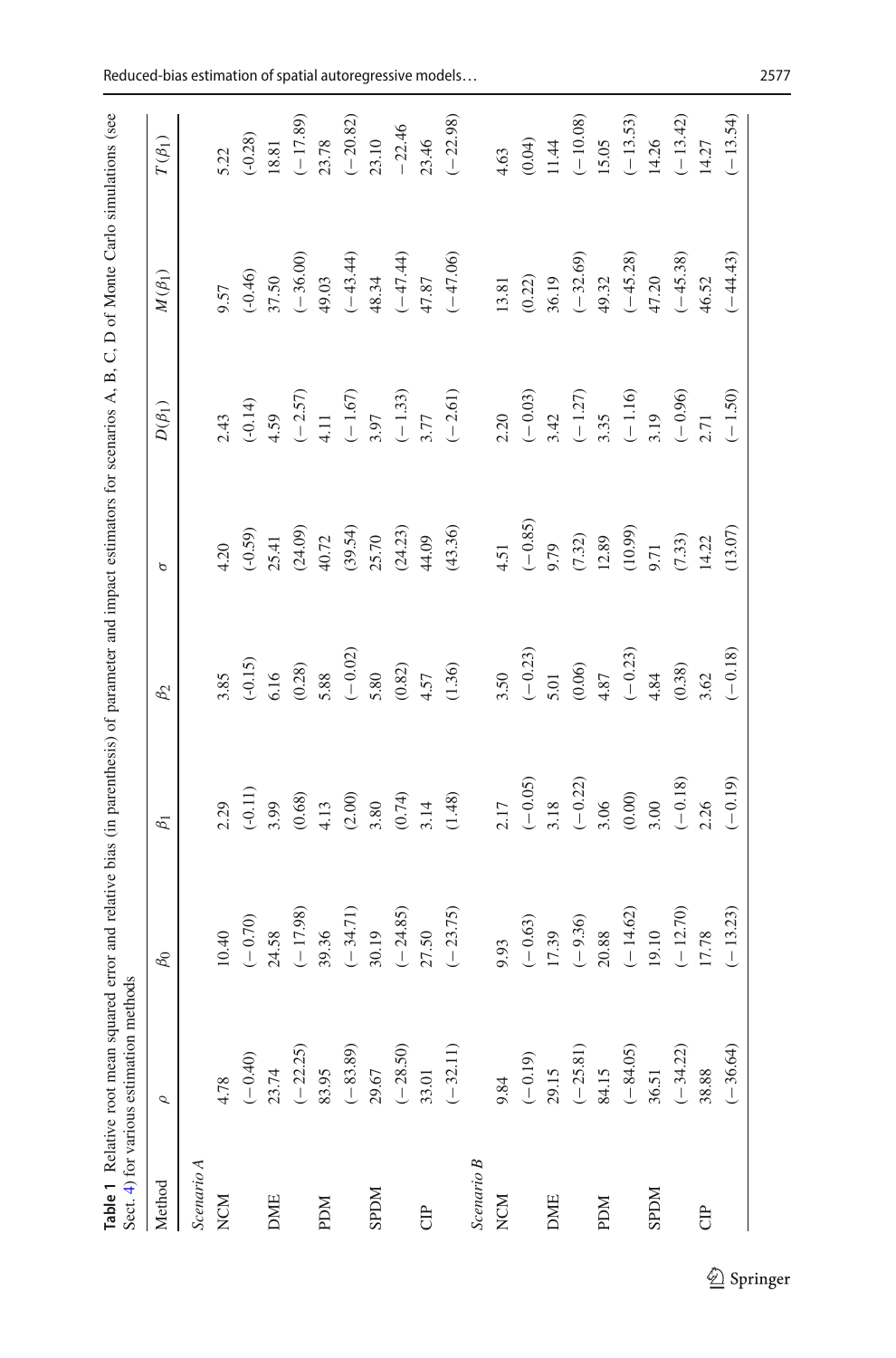| Table 1 continued |            |                                                                                                                                                           |           |           |           |                   |                     |              |
|-------------------|------------|-----------------------------------------------------------------------------------------------------------------------------------------------------------|-----------|-----------|-----------|-------------------|---------------------|--------------|
| Method            | Ó          | $\beta_0$                                                                                                                                                 | $\beta_1$ | $\beta_2$ | р         | $D(\beta_1)$      | $M(\beta_1)$        | $T(\beta_1)$ |
| Scenario C        |            |                                                                                                                                                           |           |           |           |                   |                     |              |
| NCM               | 2.42       | 10.99                                                                                                                                                     | 2.21      | 3.76      | 4.92      | 2.36              | 7.79                | 5.54         |
|                   | $(-0.34)$  | $(-0.93)$                                                                                                                                                 | $(-0.20)$ | $(-0.13)$ | $(-0.86)$ | $(-0.33)$         | $(-0.91)$           | $(-0.70)$    |
| <b>DME</b>        | 17.58      | 42.81                                                                                                                                                     | 4.86      | 8.64      | 58.44     | 7.08              | 43.65               | 30.03        |
|                   | $(-16.66)$ | $(-33.12)$                                                                                                                                                | (2.04)    | (1.03)    | (56.86)   | $(-5.79)$         | $(-42.98)$          | $(-29.48)$   |
| <b>NGd</b>        | 84.69      | 86.62                                                                                                                                                     | 8.58      | 8.46      | 109.38    | 5.54              | 48.59               | 32.33        |
|                   | $(-84.66)$ | $(-81.77)$                                                                                                                                                | (7.35)    | (2.63)    | (108.13)  |                   |                     | $(-26.86)$   |
| <b>NGGS</b>       | 22.30      | 51.97                                                                                                                                                     | 5.29      | 7.21      | 59.68     | $(-2.27)$<br>4.53 | $(-40.87)$<br>51.00 | 33.02        |
|                   | $(-21.60)$ | $(-44.62)$                                                                                                                                                | (3.24)    | (2.08)    | (57.89)   |                   | $(-50.39)$          | $(-32.45)$   |
| <b>B</b>          | 28.41      | 49.80                                                                                                                                                     | 6.70      | 7.43      | 110.29    | $(-0.96)$<br>5.39 | 53.90               | 36.01        |
|                   | $(-27.92)$ | $(-45.83)$                                                                                                                                                | (5.81)    | (5.18)    | (109.49)  | $(-4.42)$         | $(-53.50)$          | $(-35.69)$   |
| Scenario D        |            |                                                                                                                                                           |           |           |           |                   |                     |              |
| NCM               | 6.35       | 14.79                                                                                                                                                     | 3.30      | 4.97      | 4.87      | 3.30              | 12.12               | 6.51         |
|                   | $(-0.76)$  | (0.69)                                                                                                                                                    | (0.37)    | (0.54)    | $(-0.80)$ |                   | $(-0.42)$           | $(-0.03)$    |
| <b>DME</b>        | 24.23      | 27.68                                                                                                                                                     | 5.00      | 7.58      | 15.30     | $(0.30)$<br>5.13  | 37.42               | 18.65        |
|                   | $(-21.96)$ | $(-16.14)$                                                                                                                                                | (1.15)    | (1.23)    | (13.30)   |                   | $(-35.01)$          | $(-17.16)$   |
| <b>NGd</b>        | 84.20      | 39.79                                                                                                                                                     | 5.34      | 7.35      | 25.13     | $(-2.06)$<br>4.86 | 48.32               | 23.31        |
|                   | $(-84.14)$ | $(-31.45)$                                                                                                                                                | (2.56)    | (0.82)    | (23.89)   | $(-1.18)$         | $(-42.58)$          | $(-20.15)$   |
| <b>NGGS</b>       | 30.77      | 31.76                                                                                                                                                     | 4.79      | 7.48      | 16.03     | 4,60              | 48.73               | 23.08        |
|                   | $(-29.17)$ | $(-22.53)$                                                                                                                                                | (1.40)    | (1.84)    | (14.30)   | $(-0.77)$         | $(-47.46)$          | $(-22.17)$   |
| <b>B</b>          | 34.08      | 29.41                                                                                                                                                     | 4.20      | 6.01      | 27.21     | 4.12              | 48.42               | 23.50        |
|                   | $(-32.67)$ | $(-22.32)$                                                                                                                                                | (2.03)    | (2.09)    | (26.27)   | $(-2.09)$         | $(-47.14)$          | $(-22.74)$   |
|                   |            | Direct (D), indirect (M) and total (T) impact estimates refer to the second regressor (whose coefficient is $\beta_1$ ). All values are multiplied by 100 |           |           |           |                   |                     |              |

 $\underline{\textcircled{\tiny 2}}$  Springer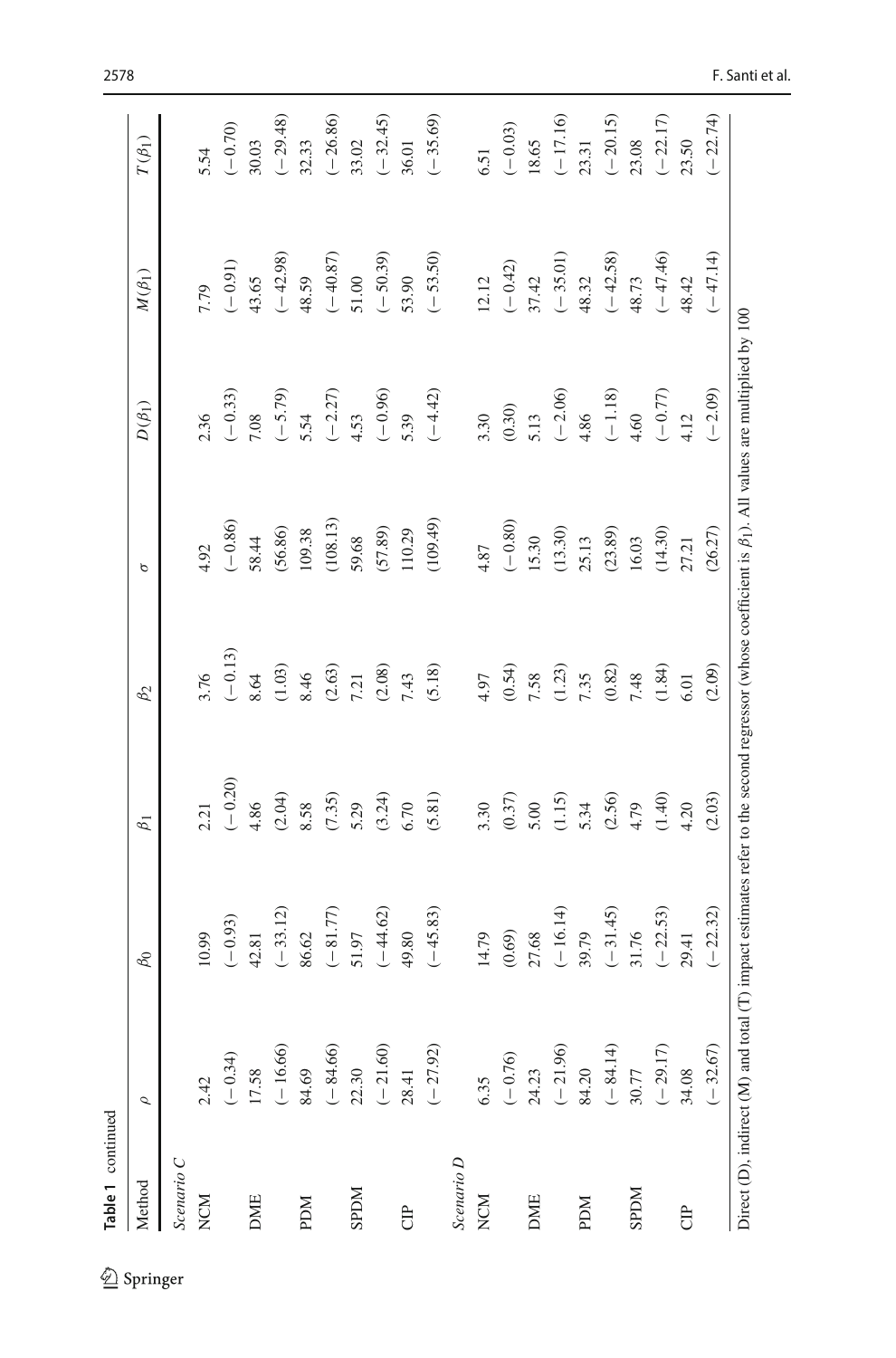<span id="page-16-0"></span>

|             | Sect. 4) for various estimation methods |                     |                                                                 |                                            |                    |                                            | Table 2 Relative root mean squared error and relative bias (in parenthesis) of parameter and impact estimators for scenarios E, F, G, H of Monte Carlo simulations (see |                                  |
|-------------|-----------------------------------------|---------------------|-----------------------------------------------------------------|--------------------------------------------|--------------------|--------------------------------------------|-------------------------------------------------------------------------------------------------------------------------------------------------------------------------|----------------------------------|
| Method      | $\mathcal{Q}$                           | $\beta_0$           | $\beta_1$                                                       | $\beta_2$                                  | $\sigma$           | $D(\beta_1)$                               | $M(\beta_1)$                                                                                                                                                            | $T(\beta_1)$                     |
| Scenario E  |                                         |                     |                                                                 |                                            |                    |                                            |                                                                                                                                                                         |                                  |
| NCM         | 3.42                                    | 7.01                | 1.47                                                            | 2.36                                       | 3.44               | 1.52                                       | 6.68                                                                                                                                                                    | 3.52                             |
|             | $(-0.17)$                               |                     | (0.03)                                                          |                                            | $(-0.70)$          | $(0.02)$                                   |                                                                                                                                                                         |                                  |
| DME         | 26.50                                   | $(-0.20)$<br>24.73  | 3.36                                                            | $\begin{array}{c}(-0.07)\\5.17\end{array}$ | 25.81              | 3.46                                       | $(-0.08)$<br>40.36                                                                                                                                                      |                                  |
|             | $(-25.62)$                              |                     |                                                                 | (2.65)                                     | (24.89)            |                                            | $(-39.42)$                                                                                                                                                              | $(-0.02)$<br>19.73<br>$(-19.14)$ |
| <b>NUG</b>  | 85.04                                   | $(-20.79)$<br>34.12 | $(1.87)$<br>4.10                                                | 7.02                                       | 41.29              | $(-2.09)$<br>2.95                          | 37.40                                                                                                                                                                   | 17.85                            |
|             | $(-85.02)$<br>29.77                     | $(-31.62)$          | (3.18)                                                          | $(5.72)$<br>4.97                           | (40.67)            |                                            |                                                                                                                                                                         |                                  |
| <b>NGGS</b> |                                         | 26.93               | 3.17                                                            |                                            | 25.99              | $(-0.21)$<br>2.68                          | $(-26.80)$<br>47.67                                                                                                                                                     | $(-12.35)$<br>22.28              |
|             | $(-29.01)$<br>33.62                     |                     | $(1.94)$<br>2.96                                                | $(2.86)$<br>5.52                           | (25.02)            | $(-0.65)$<br>2.91                          |                                                                                                                                                                         | $(-21.83)$<br>23.23              |
| <b>FO</b>   |                                         | $(-23.84)$<br>24.32 |                                                                 |                                            | 40.96              |                                            | $(-47.01)$<br>48.02                                                                                                                                                     |                                  |
|             | $(-33.00)$                              | $(-21.96)$          | (2.34)                                                          | (4.48)                                     | (40.44)            | $(-2.26)$                                  | $(-47.43)$                                                                                                                                                              | $(-22.90)$                       |
| Scenario F  |                                         |                     |                                                                 |                                            |                    |                                            |                                                                                                                                                                         |                                  |
| NCM         | 2.66                                    | 5.59                | $1.10\,$                                                        |                                            | 2.14               | 1.15                                       | 5.18                                                                                                                                                                    | 2.74                             |
|             | $(-0.17)$                               |                     |                                                                 | $\frac{1.65}{(0.14)}$                      |                    |                                            |                                                                                                                                                                         |                                  |
| <b>DME</b>  | 26.43                                   | $(0.18)$<br>24.93   |                                                                 |                                            | $(0.12)$<br>24.32  | $(-0.04)$<br>3.20                          | $(-0.23)$<br>40.64                                                                                                                                                      | $(-0.13)$<br>20.07               |
|             | $(-25.93)$                              | $(-23.09)$<br>43.37 | $(-0.03)$<br>$2.27$<br>$(1.17)$<br>$3.51$<br>$(3.10)$<br>$2.24$ |                                            |                    | $(-2.59)$<br>2.49                          | $(-40.15)$<br>55.11                                                                                                                                                     | $(-19.79)$<br>26.31              |
| <b>NUG</b>  | 88.26                                   |                     |                                                                 |                                            | $(23.91)$<br>39.51 |                                            |                                                                                                                                                                         |                                  |
|             | $(-88.25)$                              | $(-42.31)$<br>30.18 |                                                                 | $(2.37)$<br>5.57<br>(4.85)<br>3.73         | (39.22)            |                                            | $(-54.37)$<br>50.01                                                                                                                                                     | $(-25.90)$                       |
| <b>NGGS</b> | 31.69                                   |                     |                                                                 |                                            | 23.90              | $\begin{array}{c}(-1.85)\\2.07\end{array}$ |                                                                                                                                                                         | 23.64                            |
|             | $(-31.37)$                              | $(-28.95)$          | $(1.53)$<br>2.81                                                | $(2.75)$<br>5.00                           | (23.52)            | $(-1.28)$<br>2.38                          | $(-49.78)$                                                                                                                                                              | $(-23.49)$                       |
| <b>合</b>    | 33.96                                   | 26.72               |                                                                 |                                            | 36.06              |                                            | 48.42                                                                                                                                                                   | 23.29                            |
|             | $(-33.67)$                              | $(-25.60)$          | (2.49)                                                          | (4.55)                                     | (35.86)            | $(-2.00)$                                  | $(-48.15)$                                                                                                                                                              | $(-23.14)$                       |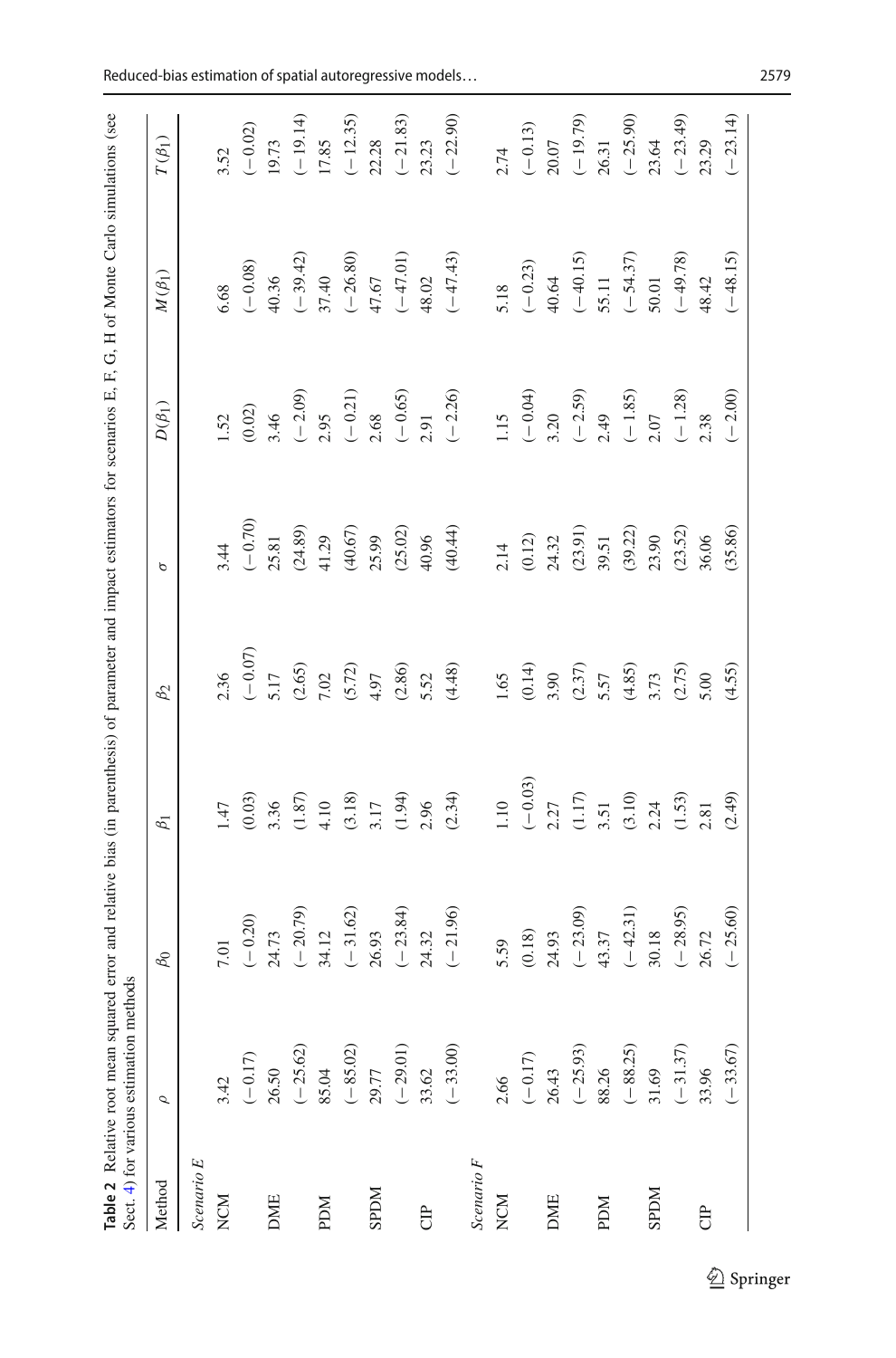| continued |  |
|-----------|--|

| 2 Springer |
|------------|

| <b>Table 2</b> continued          |            |                                                                                                                                                           |                                    |                                                                                                |                                                            |                                                |                                                                                         |                                                |
|-----------------------------------|------------|-----------------------------------------------------------------------------------------------------------------------------------------------------------|------------------------------------|------------------------------------------------------------------------------------------------|------------------------------------------------------------|------------------------------------------------|-----------------------------------------------------------------------------------------|------------------------------------------------|
| Method                            | $\sigma$   | $\beta_0$                                                                                                                                                 | $\beta_1$                          | $\beta_2$                                                                                      | p                                                          | $D(\beta_1)$                                   | $M(\beta_1)$                                                                            | $T(\beta_1)$                                   |
| Scenario G                        |            |                                                                                                                                                           |                                    |                                                                                                |                                                            |                                                |                                                                                         |                                                |
| NCM                               | 4.67       | 10.23                                                                                                                                                     |                                    |                                                                                                | 4.36                                                       |                                                | 60'6                                                                                    | 4.82                                           |
|                                   | $(-0.10)$  | $(0.27)$                                                                                                                                                  | $2.14$<br>(0.01)<br>3.66<br>(0.84) | $3.72$<br>(-0.02)<br>5.96                                                                      | $(-0.86)$                                                  | $\frac{2.18}{0.03}$                            | (0.22)                                                                                  |                                                |
| <b>DME</b>                        | 21.86      | 24.29                                                                                                                                                     |                                    |                                                                                                | 24.63                                                      |                                                | 35.26                                                                                   | $(0.12)$<br>17.55                              |
|                                   | $(-20.49)$ | $(-17.05)$                                                                                                                                                |                                    |                                                                                                | (23.43)                                                    |                                                |                                                                                         |                                                |
| <b>NGd</b>                        | 80.09      | 33.36                                                                                                                                                     |                                    |                                                                                                | 37.55                                                      |                                                |                                                                                         |                                                |
|                                   | $(-80.05)$ | $(-27.57)$                                                                                                                                                | $3.67$<br>(1.55)                   |                                                                                                | (36.58)                                                    | 4.08<br>$(-2.12)$<br>3.72<br>$(-1.32)$<br>3.50 |                                                                                         | $(-16.64)$<br>$22.36$<br>$(-21.21)$<br>$21.30$ |
| <b>NGGS</b>                       | 27.07      | 29.30                                                                                                                                                     | 3.56                               |                                                                                                |                                                            |                                                |                                                                                         |                                                |
|                                   | $(-26.00)$ | $(-23.52)$                                                                                                                                                | (1.15)                             |                                                                                                | $24.73$<br>(23.40)                                         | $(-0.34)$                                      |                                                                                         | $(-20.63)$                                     |
| Ĵ                                 | 31.00      | 25.80                                                                                                                                                     | 2.95                               |                                                                                                |                                                            |                                                |                                                                                         | 22.40                                          |
|                                   | $(-30.14)$ | $(-21.94)$                                                                                                                                                | (1.43)                             | $\begin{array}{l} (0.33) \\ 5.86 \\ (0.81) \\ 5.75 \\ (0.85) \\ 4.30 \\ (1.28) \\ \end{array}$ | $41.10$<br>(40.46)                                         | $3.57$<br>(-2.40)                              | $(-33.81)$<br>46.57<br>$(-44.73)$<br>45.52<br>$(-4.62)$<br>$(-4.62)$<br>45.71<br>44.85) | $(-21.86)$                                     |
| $\label{eq:scenarioI} Scenario~H$ |            |                                                                                                                                                           |                                    |                                                                                                |                                                            |                                                |                                                                                         |                                                |
| <b>NCM</b>                        | 5.04       | 10.24                                                                                                                                                     | 2.11                               | 3.85                                                                                           | 4.58                                                       |                                                | 9.70                                                                                    | 5.14                                           |
|                                   | $(-0.48)$  | $(-1.40)$<br>27.55                                                                                                                                        | (0.05)                             | $(-0.19)$<br>6.04                                                                              | $(-1.01)$<br>24.82                                         | $2.19$<br>(0.01)<br>4.26                       | $(-0.42)$<br>38.00                                                                      | $(-0.19)$<br>19.01                             |
| <b>DME</b>                        | 24.43      |                                                                                                                                                           | 3.63                               |                                                                                                |                                                            |                                                |                                                                                         |                                                |
|                                   | $(-22.95)$ | $(-21.33)$                                                                                                                                                | $(0.90)$<br>4.86                   | $(0.13)$<br>5.73<br>(-1.09)                                                                    | $\begin{array}{c} (23.33) \\ 43.11 \\ (42.11) \end{array}$ | $(-2.63)$<br>4.09<br>$(-1.71)$                 | $(-36.53)$<br>54.25                                                                     | $(-18.17)$<br>26.19                            |
| <b>PDM</b>                        | 89.09      | 50.58                                                                                                                                                     |                                    |                                                                                                |                                                            |                                                |                                                                                         |                                                |
|                                   | $(-89.06)$ | $(-46.77)$                                                                                                                                                | (3.27)                             |                                                                                                |                                                            |                                                | $(-48.39)$<br>49.13                                                                     | $(-23.10)$                                     |
| <b>NGGS</b>                       | 31.01      | 33.33                                                                                                                                                     | 3.50                               |                                                                                                | 25.33                                                      | 3.56                                           |                                                                                         | 23.46                                          |
|                                   | $(-29.85)$ | $(-28.52)$                                                                                                                                                | (1.26)                             | $5.69$<br>(0.54)<br>4.67                                                                       | (23.89)                                                    |                                                | $(-48.23)$                                                                              | $(-22.86)$                                     |
| <b>B</b>                          | 32.87      | 27.86                                                                                                                                                     | 3.04                               |                                                                                                | 44.74                                                      | $(-1.41)$<br>3.34                              | 47.38                                                                                   | 23.09                                          |
|                                   | $(-31.94)$ | $(-24.23)$                                                                                                                                                | (1.86)                             | (1.34)                                                                                         | (44.01)                                                    | $(-2.34)$                                      | $(-46.54)$                                                                              | $-22.59$                                       |
|                                   |            | Direct (D), indirect (M) and total (T) impact estimates refer to the second regressor (whose coefficient is $\beta_1$ ). All values are multiplied by 100 |                                    |                                                                                                |                                                            |                                                |                                                                                         |                                                |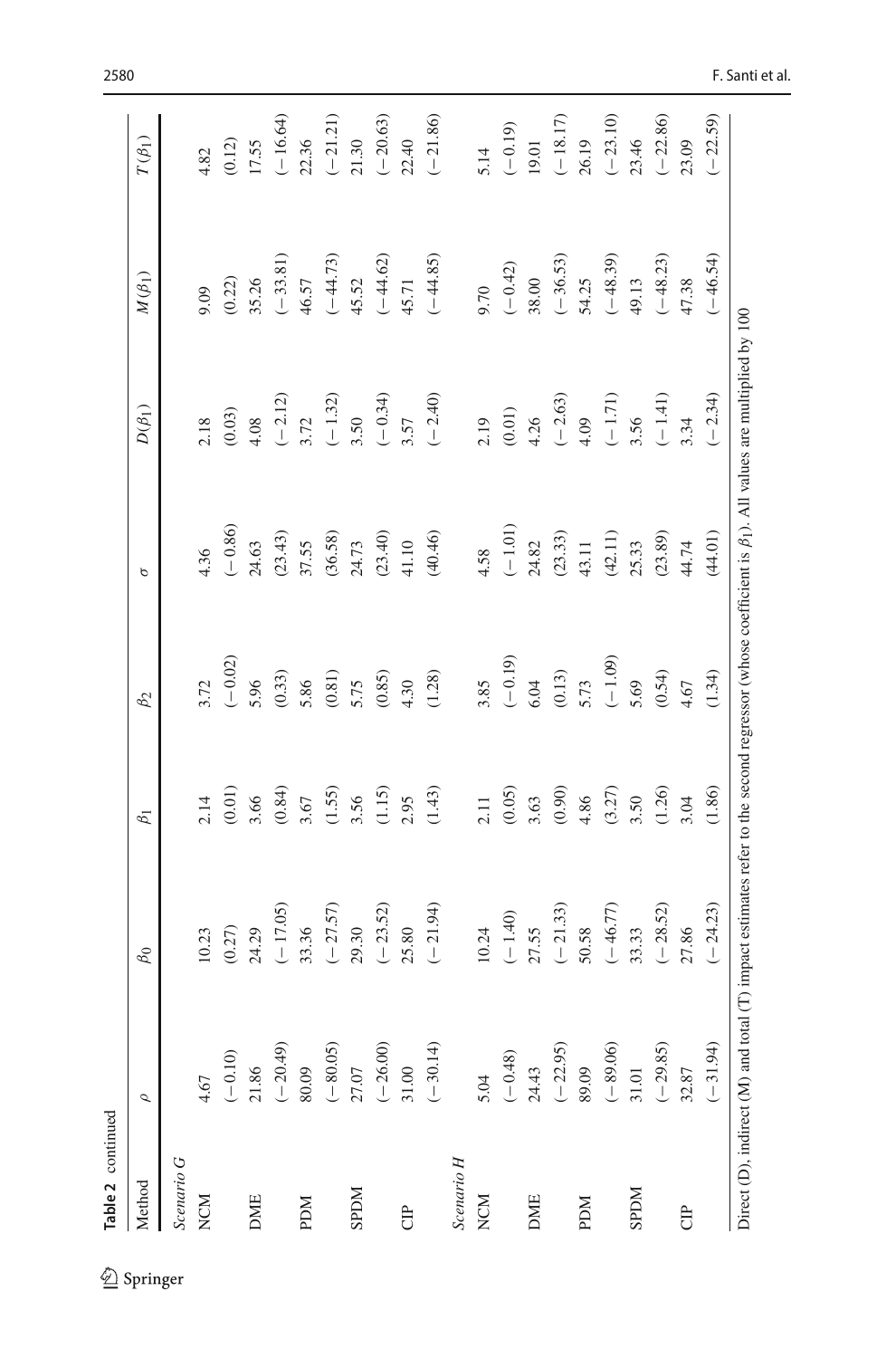<span id="page-18-0"></span>

| ł                                                                                                                                                                           |                                                                                    |
|-----------------------------------------------------------------------------------------------------------------------------------------------------------------------------|------------------------------------------------------------------------------------|
| i<br>ŗQr<br>ļ<br>i<br>١<br>ļ<br>j<br>l<br>j<br>.<br>.<br>.<br>j<br>l<br>$\frac{1}{2}$<br>ı<br>i<br>١<br>ì<br>í<br>l<br>į<br>ì<br>ļ<br>I<br>ׇ֧֚֕<br>l<br>֚֚֬֕<br>į<br>j<br>ï | i<br>j<br>mathor<br>ì<br>ł<br>こうしん かくりょうしょう じょうくうきょう<br>١<br>١<br>j<br>j<br>i<br>١ |

|              | $\mathcal{Q}$ | $\beta_0$                                     | $\beta_1$                                            | $\beta_2$                                                         | $\sigma$           | $D(\beta_1)$                                                                        | $M(\beta_1)$                                                                   | $T(\beta_1)$       |
|--------------|---------------|-----------------------------------------------|------------------------------------------------------|-------------------------------------------------------------------|--------------------|-------------------------------------------------------------------------------------|--------------------------------------------------------------------------------|--------------------|
| Scenario I   |               |                                               |                                                      |                                                                   |                    |                                                                                     |                                                                                |                    |
| <b>NCM</b>   | 4.78          | 10.43                                         | 2.06                                                 | 3.75                                                              | 4.53               | 2.20                                                                                | 9.50                                                                           |                    |
|              | $(-0.16)$     | $(-0.58)$                                     |                                                      |                                                                   |                    | $(0.18)$                                                                            | (0.29)                                                                         | $5.10$<br>(0.23)   |
| <b>DME</b>   | 7.28          | 13.66                                         | $(0.16)$<br>2.54                                     | $(-0.04)$<br>4.47                                                 | $(-1.03)$<br>8.26  | 2.60                                                                                | 13.68                                                                          | 7.03               |
|              | $(-3.83)$     |                                               | (0.04)                                               | $(0.01)$<br>4.27                                                  | (5.93)             |                                                                                     |                                                                                | $(-4.65)$<br>18.46 |
| <b>NGd</b>   | 86.67         |                                               |                                                      |                                                                   | 33.63              |                                                                                     |                                                                                |                    |
|              | $(-86.65)$    | $(-3.11)$<br>$26.44$<br>$(-21.59)$<br>$14.00$ |                                                      |                                                                   |                    |                                                                                     |                                                                                |                    |
| <b>NIGRS</b> | 8.79          |                                               |                                                      |                                                                   | $(32.90)$<br>7.46  |                                                                                     |                                                                                | $(-0.43)$<br>7.80  |
|              | $(-6.44)$     | $(-5.42)$                                     | $3.04$<br>$(2.04)$<br>$2.34$<br>$(0.41)$<br>$(0.41)$ | $(-1.04)$<br>$+ .03$<br>$+ .03$<br>$+ .05$<br>$+ .05$<br>$+ .020$ | (5.13)             | $\begin{array}{l} (-0.67) \\ ( -0.81) \\ (-0.81) \\ 2.37 \\ (-0.01) \\ \end{array}$ | $(-9.36)$<br>38.25<br>(0.02)<br>15.96<br>15.24)<br>$(-12.24)$<br>20.11         |                    |
| <b>B</b>     | 11.97         | 13.99                                         |                                                      |                                                                   | 18.79              |                                                                                     |                                                                                | $(-5.62)$ 10.07    |
|              | $(-10.03)$    | $(-6.56)$                                     | (0.31)                                               |                                                                   | (17.30)            | $(-1.03)$                                                                           |                                                                                | $(-8.40)$          |
| Scenario J   |               |                                               |                                                      |                                                                   |                    |                                                                                     |                                                                                |                    |
| NCM          | 5.06          | 9.60                                          | 2.06                                                 |                                                                   | 4.47               | 2.20                                                                                | 9.92                                                                           | 5.28               |
|              | $(-0.50)$     | (0.04)                                        | $(-0.02)$<br>2.76                                    | $3.40$<br>(0.16)<br>4.79<br>4.17<br>(0.35)                        | $(-0.53)$<br>14.31 | $(-0.07)$<br>3.09<br>$(-1.32)$<br>3.06<br>3.06<br>$(-1.08)$                         |                                                                                | $(-0.27)$<br>10.84 |
| <b>DME</b>   | 11.91         | 14.89                                         |                                                      |                                                                   |                    |                                                                                     |                                                                                |                    |
|              | $(-9.78)$     | $(-6.59)$                                     |                                                      |                                                                   | (12.56)            |                                                                                     |                                                                                |                    |
| <b>NGd</b>   | 85.89         | 28.55                                         |                                                      |                                                                   | 36.13              |                                                                                     |                                                                                | $(-9.29)$<br>15.58 |
|              | $(-85.88)$    | $(-24.18)$                                    | $(0.24)$<br>3.36<br>$(2.12)$<br>2.66                 | $\begin{array}{c}(-0.57)\\4.27\end{array}$                        | (35.25)            |                                                                                     | $\begin{array}{ll}(-0.52)\\21.37\\(-18.71)\\31.53\\(-17.68)\\26.63\end{array}$ | $(-8.68)$<br>12.72 |
| <b>NGGS</b>  | 14.99         | 16.94                                         |                                                      |                                                                   | 13.40              |                                                                                     |                                                                                |                    |
|              | $(-13.51)$    | $(-10.34)$                                    | $(0.62)$                                             | $(0.67)$<br>3.98                                                  | (11.74)            | $(-0.33)$<br>3.00                                                                   | $(-24.77)$<br>30.17                                                            | $(-11.53)$         |
| Ê            | 18.84         | 16.15                                         | 2.59                                                 |                                                                   | 28.81              |                                                                                     |                                                                                | 14.91              |
|              | $(-17.59)$    | $(-10.87)$                                    | (0.65)                                               | (0.96)                                                            | (27.80)            | $(-1.69)$                                                                           | $(-28.63)$                                                                     | $(-14.03)$         |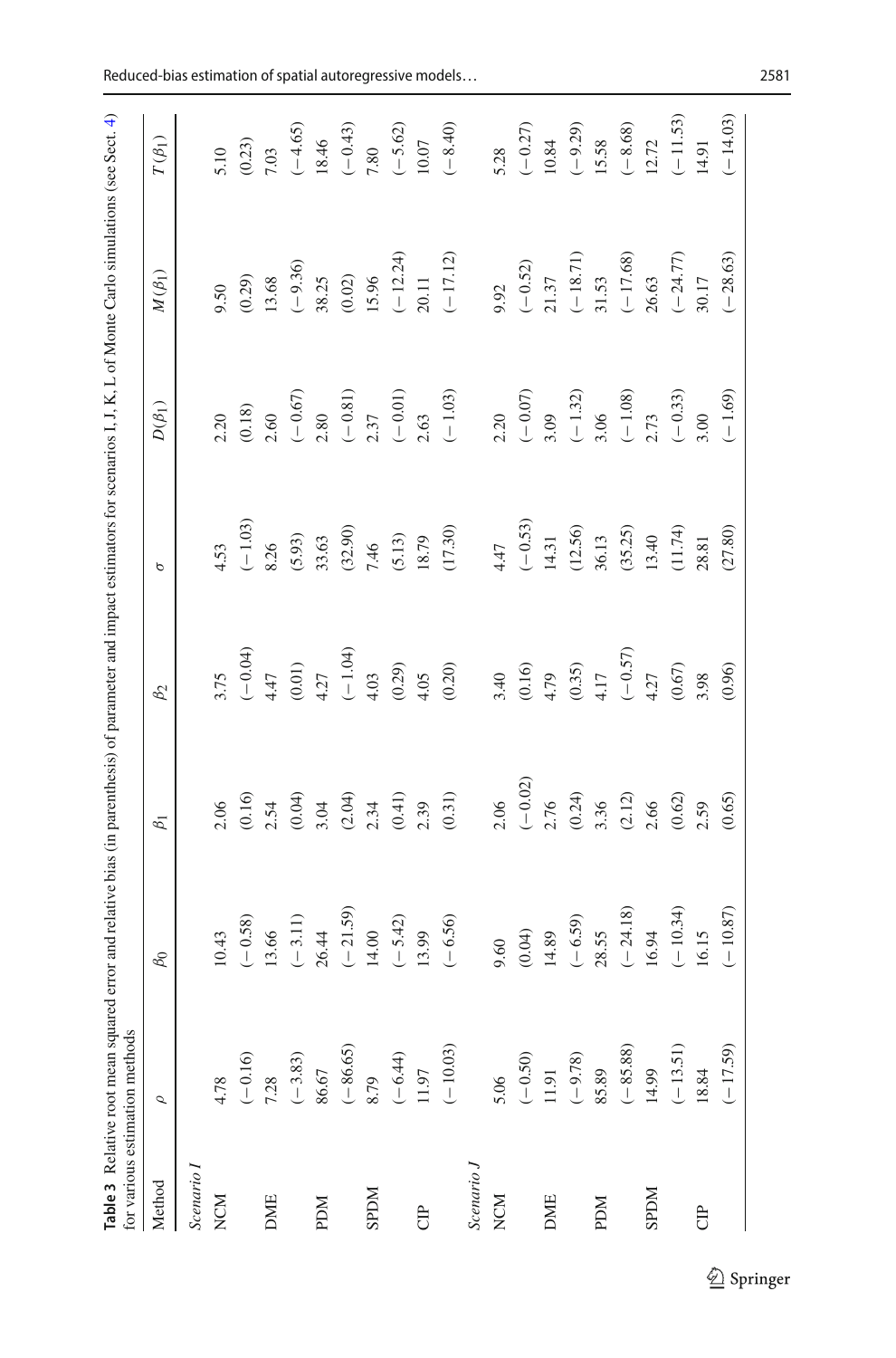| <b>Table 3</b> continued |            |                                                                                                                                                           |                          |                  |           |                                                       |                     |              |
|--------------------------|------------|-----------------------------------------------------------------------------------------------------------------------------------------------------------|--------------------------|------------------|-----------|-------------------------------------------------------|---------------------|--------------|
| Method                   | $\sigma$   | $\beta_0$                                                                                                                                                 | $\beta_1$                | $\beta_2$        | р         | $D(\beta_1)$                                          | $M(\beta_1)$        | $T(\beta_1)$ |
| Scenario $K$             |            |                                                                                                                                                           |                          |                  |           |                                                       |                     |              |
| <b>NCM</b>               | 4.89       | 9.31                                                                                                                                                      | 2.02                     | 3.55             | 4.42      | 2.09                                                  | 9.43                | 4.97         |
|                          | $(-0.48)$  | (0.20)                                                                                                                                                    | $(-0.02)$                | (0.13)           | $(-1.20)$ | $(-0.06)$                                             | $(-0.52)$           | $(-0.27)$    |
| <b>DME</b>               | 38.47      | 38.15                                                                                                                                                     | 5.21                     | 8.66             | 36.57     | 5.80                                                  | 53.69               | 26.64        |
|                          | $(-36.89)$ | $(-30.17)$                                                                                                                                                | (1.58)                   | (1.74)           | (35.05)   |                                                       |                     | $(-25.80)$   |
| <b>NGd</b>               | 81.42      | 50.07                                                                                                                                                     | 5.18                     | 8.30             | 45.17     | $(-3.31)$<br>5.04<br>$(-1.86)$<br>4.97                | $(-52.39)$<br>65.30 | 31.27        |
|                          | $(-81.29)$ | $(-43.86)$                                                                                                                                                | (2.43)                   | (1.42)           | (43.80)   |                                                       |                     | $(-30.09)$   |
| <b>NGGS</b>              | 45.94      | 45.60                                                                                                                                                     |                          | 8.20             | 38.18     |                                                       | $(-63.47)$<br>67.31 | 32.06        |
|                          | $(-44.76)$ | $(-39.29)$                                                                                                                                                | $4.95$<br>(1.69)<br>3.41 |                  | (36.70)   |                                                       |                     | $(-31.60)$   |
| <b>B</b>                 | 44.04      | 34.64                                                                                                                                                     |                          | $(1.98)$<br>4.47 | 52.76     | $\begin{array}{c}(-1.84)\\ 3.57\end{array}$           | $(-66.77)$<br>59.21 | 28.69        |
|                          | $(-43.14)$ | $(-31.81)$                                                                                                                                                | (2.49)                   | (2.29)           | (52.13)   | $(-2.76)$                                             | $(-58.55)$          | $(-28.33)$   |
| Scenario L               |            |                                                                                                                                                           |                          |                  |           |                                                       |                     |              |
| <b>NCM</b>               | 4.84       | 9.44                                                                                                                                                      | 2.01                     | 3.40             | 4.93      |                                                       | 9.57                | 5.13         |
|                          | $(-0.27)$  | $(-0.47)$                                                                                                                                                 |                          | $(-0.23)$        | $(-0.60)$ | $\begin{array}{c} 2.16 \\ (0.00) \\ 4.16 \end{array}$ |                     | $(-0.03)$    |
| <b>DME</b>               | 20.28      | 22.43                                                                                                                                                     | $(0.01)$<br>3.52         | 6.00             | 24.59     |                                                       | $(-0.07)$<br>33.16  | 16.73        |
|                          | $(-18.59)$ | $(-15.55)$                                                                                                                                                | (0.47)                   | (0.14)           | (22.91)   |                                                       | $(-31.33)$          | $(-15.66)$   |
| <b>NGd</b>               | 84.05      | 38.60                                                                                                                                                     | 4.28                     | 5.87             | 40.73     |                                                       | 50.74               | 24.49        |
|                          | $(-84.00)$ | $(-34.50)$                                                                                                                                                | (2.54)                   | $(-0.43)$        | (39.48)   | $(-2.41)$<br>$4.02$<br>$(-1.16)$<br>$3.48$            | $(-42.00)$          | $(-19.87)$   |
| <b>NGGS</b>              | 29.18      | 29.64                                                                                                                                                     | 3.50                     | 5.48             | 25.88     |                                                       | 47.55               | 22.48        |
|                          | $(-28.07)$ | $(-24.61)$                                                                                                                                                | (1.18)                   | $(0.57)$         | (24.12)   | $(-0.88)$ $3.27$                                      | $(-46.65)$          | $(-21.85)$   |
| <b>B</b>                 | 27.94      | 22.79                                                                                                                                                     | 3.12                     | 4.21             | 40.35     |                                                       | 41.89               | 20.44        |
|                          | $(-26.98)$ | $(-19.15)$                                                                                                                                                | (1.76)                   | (1.55)           | (39.58)   | $(-2.05)$                                             | $(-40.91)$          | $(-19.86)$   |
|                          |            | Direct (D), indirect (M) and total (T) impact estimates refer to the second regressor (whose coefficient is $\beta_1$ ). All values are multiplied by 100 |                          |                  |           |                                                       |                     |              |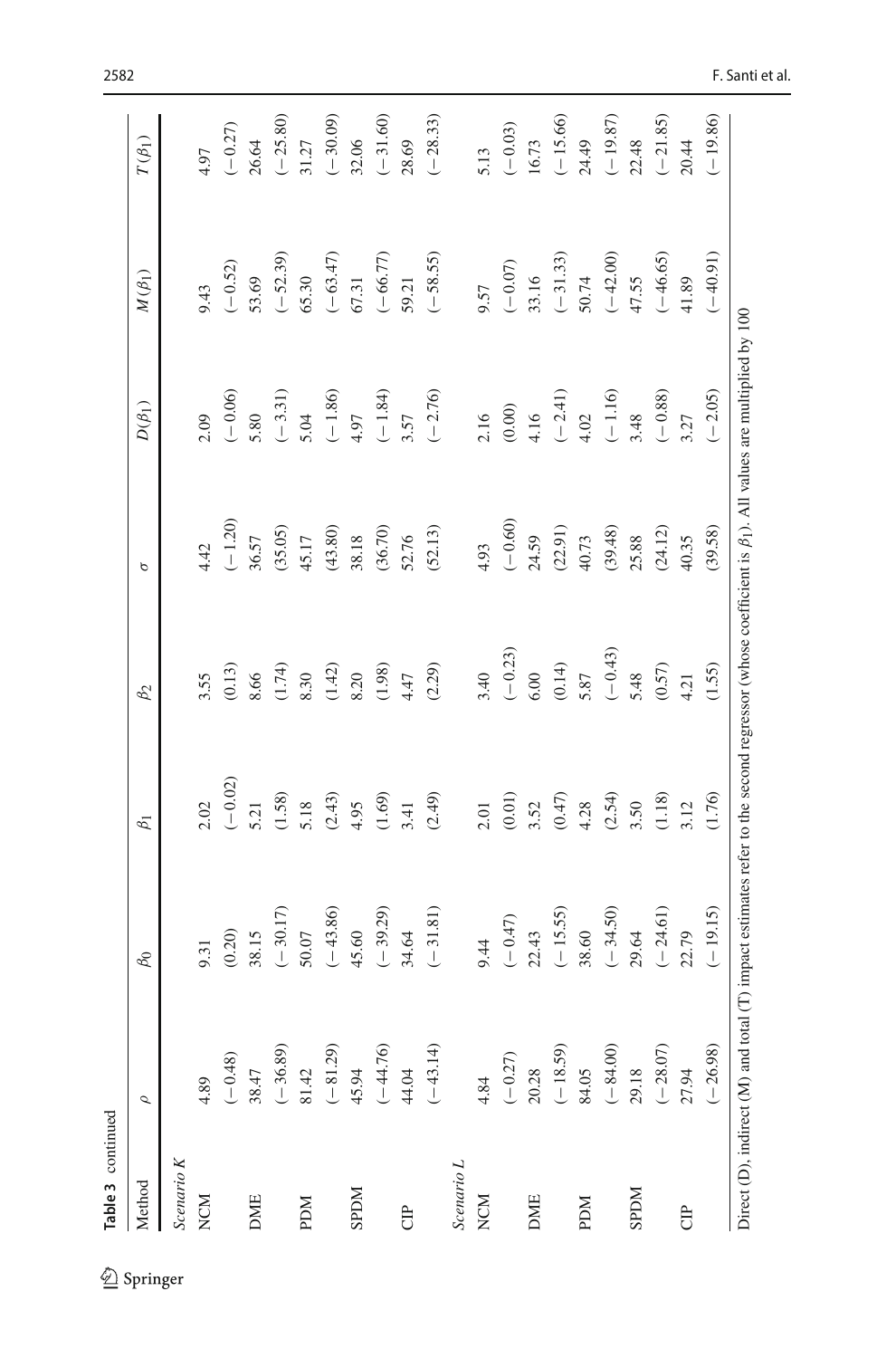the relative bias and the RRMSE grow for all the other parameters as  $\rho$  gets larger. The magnitude of relative bias and the RMSE of impact estimators grow as well with  $\rho$  for all estimation methods with the exception of the indirect impact of PDM which is basically independent of  $\rho$ .

The effect of  $\sigma^2$  can be assessed by comparing scenario A (where  $\sigma = 1$ ) and scenario D (where  $\sigma = 2$ ). The increase in the variance error leads to greater RRMSE for both the regressor coefficients and the direct impacts, whereas the RRMSE of the autoregressive parameter  $\rho$  and other impacts (indirect and total) remain basically unchanged. On the other hand, both the relative bias and the RRMSE of  $\hat{\sigma}$  improve substantially.

It is worth noting that the relative bias and the RRMSE of the estimators of the autoregressive parameter  $\rho$  and the error dispersion parameter  $\sigma$  are associated. In particular, the larger  $(\hat{\rho} - \rho)/\rho$ , the smaller the relative bias and the RRMSE of  $\hat{\sigma}$ . Such a relation is fully consistent with with the relation in Eq.  $(2b)$ , where the negative bias of  $\hat{\rho}$  entails a positive bias of  $\hat{\sigma}$ .

An analogous relation emerges for the regression coefficients  $\beta_0$ ,  $\beta_1$ ,  $\beta_2$ , according to Eq. [\(2a\)](#page-2-3), however in this case the magnitude of the effect is not particularly marked, probably due to the fact that Eq. [\(2a\)](#page-2-3) is linear in  $\hat{\rho}$ , unlike Eq. (2a), which is quadratic.

The effect of the sample size *n* emerges if the results of scenario A ( $n = 250$ ), E  $(n = 500)$  and F  $(n = 1000)$  are compared. As expected, both the relative bias, and the RRMSE of all estimators of non-coarsened model (NCM) gets smaller (in absolute value) as *n* increases. On the other hand, none of the other estimators show a similar pattern, as neither the relative bias nor the RRMSE exhibits any convergent trend.

If scenarios A ( $\phi(s) = 0.4$ ), G ( $\phi(s) \propto 0.8 \lambda(s)$ ), and H ( $\phi(s) \propto -0.8 \lambda(s)$ ) are compared, no clear pattern emerges, although it seems that RRMSE tends to slightly increase as we move from scenario G to A, and from A to H, suggesting that better estimates can be obtained if coarsening is more frequent in areas where the intensity of the point process is higher (scenario G), whereas the opposite is true if the intensity of the point process and the coarsening probability are inversely related (scenario H).

The comparison between scenarios A, I, J and K allows one to assess the effect of the proportion of coarsened units on the estimators. The coarsening function  $\phi$  of all scenarios is constant over the domain *S*, and it is defined so that the expected share of coarsened points equals 10%, 20%, 40% and 60% for scenarios I, J, A and K, respectively. The results of the simulations shows that the estimators of all methods (except NCM, obviously) deteriorates in terms of efficiency as the coarsening probability gets larger. If the autoregressive parameter  $\rho$  is considered, a strong bias towards zero emerges as the coarsening probability increases, in line with the empirical and theoretical results provided in Arbia et al[.](#page-27-5) [\(2016](#page-27-5)). Clearly, the relative biases of indirect and total impacts derive from the behaviour of the estimators for  $\rho$ .

It is worth noting that the DME estimators are more efficient and less biased than other estimation methods, however such advantage tends to diminish as the proportion of coarsened points exceeds 50%. Monte Carlo simulations based on 80% of coarsened units (not presented in this paper for the sake of brevity) have shown that DME and CIP estimators have has similar performances, whereas they are about 20%–40% more efficient than other estimation methods.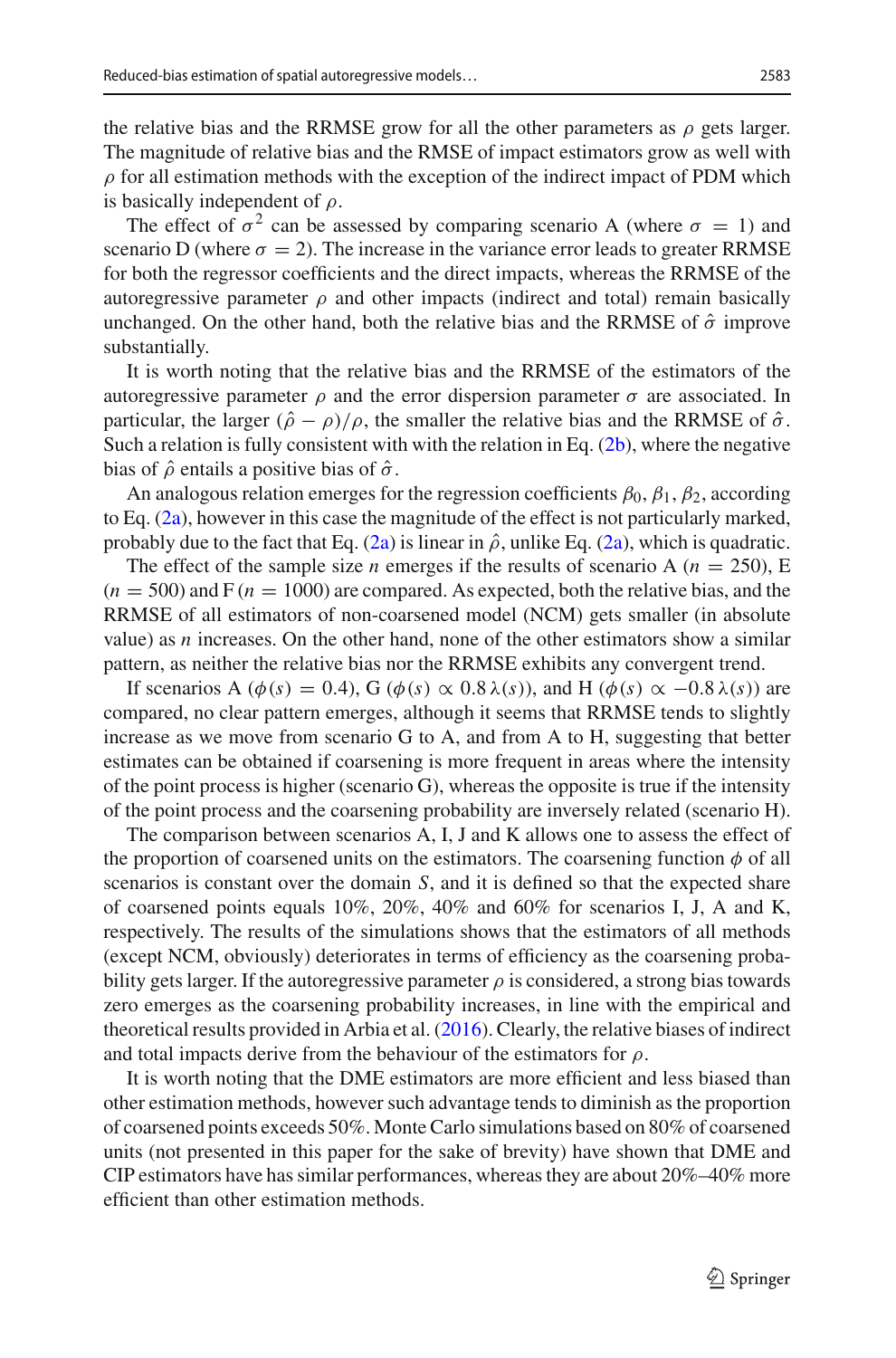

<span id="page-21-1"></span>**Fig. 2** Normal quantile-quantile plot of parameter estimates from scenario A. In each plot the *p*-value of the Jarque-Bera normality test (Jarque and Ber[a](#page-27-28) [1980\)](#page-27-28) has been annotated

Finally, if the size of the regions is reduced (scenario L vs. A), the effects of coarsening are more limited, and this turns in to an improved efficiency and relative bias for all the estimators. This is an expected result, since the loss of information due to coarsening is lower if the regions where points are located are smaller.

As for the distribution of double-marginal estimators, the goodness of fit to the Gaussian distribution is generally fairy good. See Fig. [2](#page-21-1) for an example based on simulations from scenario A.

## <span id="page-21-0"></span>**5 Application to hedonic models for house prices**

In this section, the estimation method based on double marginalisation is applied to an hedonic model for house prices in Beijing.

The dataset used for fitting the model consists of a sample of 361 transactions made freely available by Qiche[n](#page-27-29) [\(2019\)](#page-27-29) and collected through web-scraping from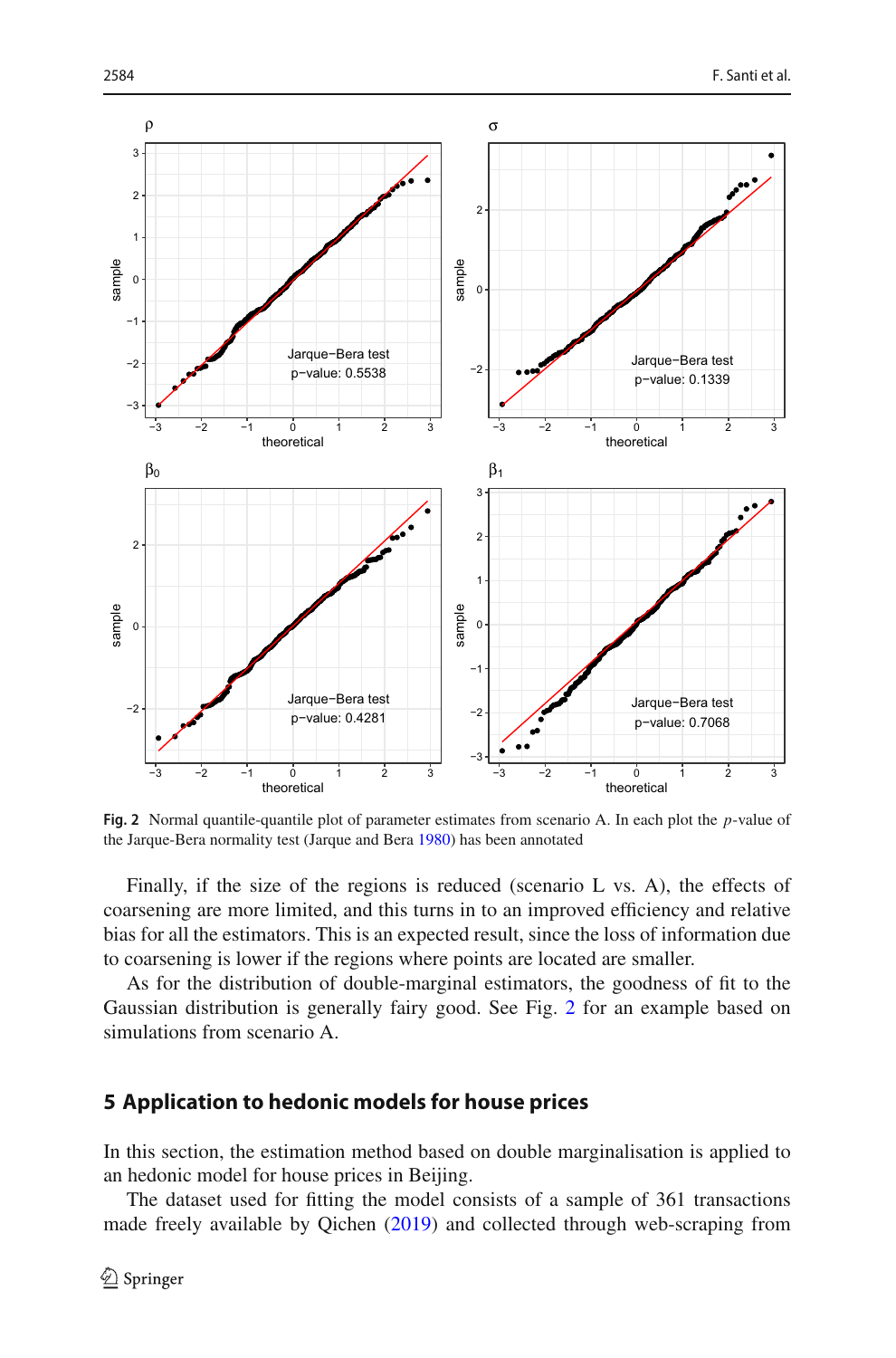

<span id="page-22-0"></span>**Fig. 3** Map of the central districts of Beijing (Changping, Chaoyang, Daxing, Dongcheng, Fangshan, Fengtai, Haidian, Mentougou, Shijingshan, Shunyi, Tongzhou, Xicheng) and location of houses considered in the model. Position of correctly located houses is drawn with a cross, whereas (unreliable) position of coarsened locations is drawn by means of a circle

bj.lianjia.com. For each transaction, it is available information on sale price, the number of living and drawing rooms, the number of bathrooms, the type of building, the construction time, the type of building structure, whether the house is close to a subway station, and whether the elevator is available. Moreover, the Beijing's district and the geographical coordinates where houses are located are available.

Figure [3](#page-22-0) shows the map of points where the houses are located. A group of 65 points (about 18%) in the map has been marked differently because in those cases longitude and latitude are not consistent with the district where the house should be located. For this reason, those points are considered as coarsened.

Table [4](#page-23-1) shows the estimates of regression coefficients and total impacts for a SAR model where the logarithm of house price is regressed over the covariates listed before. The spatial weight matrices has been defined according to the *k*-nearest neighbour criterion with  $k = 20$ . The model has been fitted through the double-marginal estimator (DME), the standardised purged data model (SPDM) and the centroid imputed position model (CIP). The NCM model has not been considered, as correct locations of coarsened units is not available, whereas the purged data model (PDM) has not been fitted since in case of equally weighted matrices *W* based on *k*-nearest neighbour criterion the SPDM and the PDM models are equivalent.

Results in Table [4](#page-23-1) exhibit a good agreement in terms significance and sign of point estimates amongst the three estimation methods, nevertheless differences in magnitudes between several regression coefficients emerge. The estimates of the autoregressive parameter  $\rho$  are rather different from one method to another; as simulations pointed out, as we move from the DME estimator to the CIP estimator and from the latter to the SPDM estimator, the point estimates of  $\rho$  tends to get closer and closer to zero.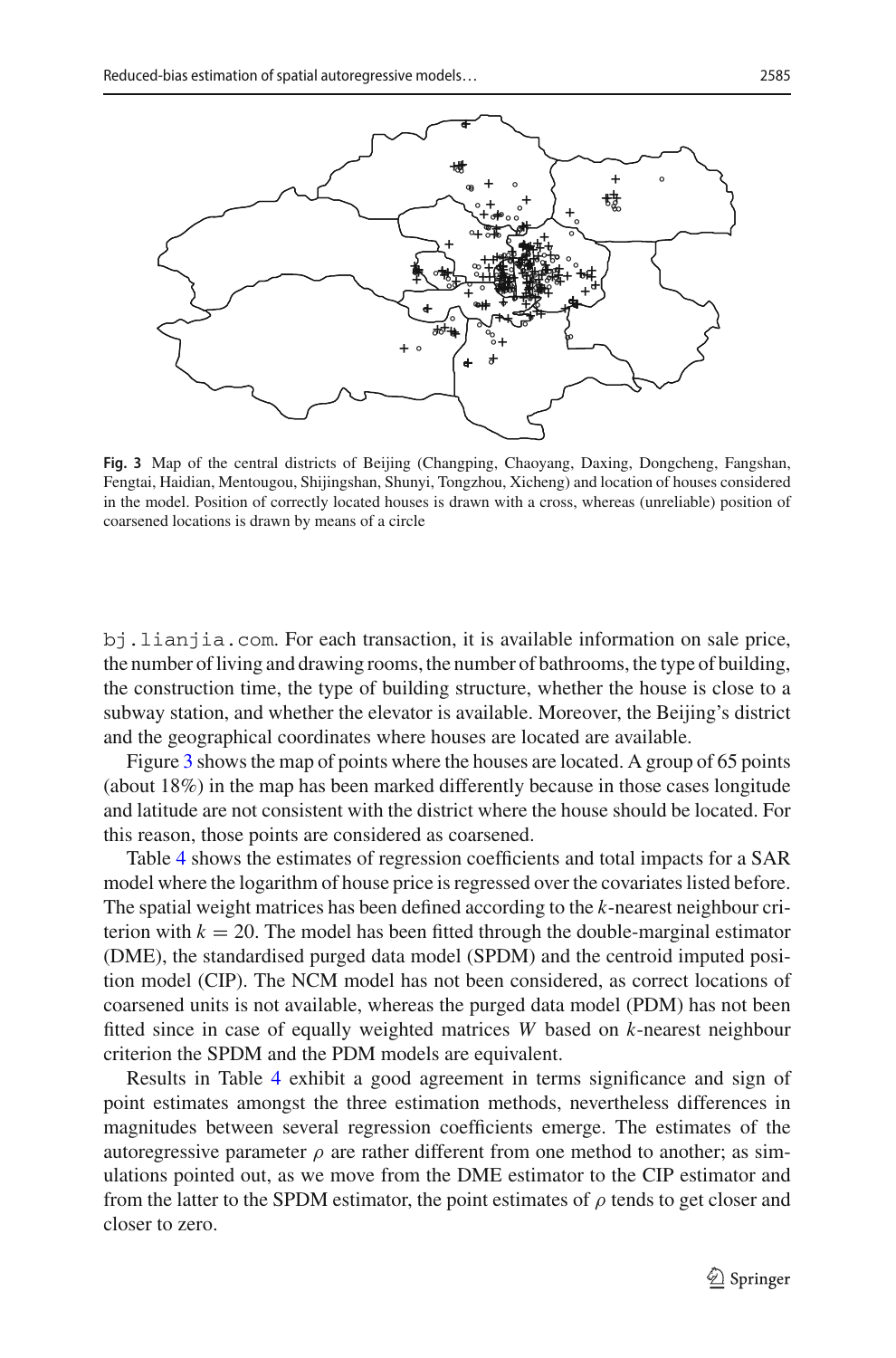| Regressor                         | <b>DME</b> | <b>SPDM</b> | <b>CIP</b>      |
|-----------------------------------|------------|-------------|-----------------|
| Autoregressive parameter $\rho$   | $0.575***$ | 0.398       | $0.500^{***}\,$ |
| Intercept                         | $1.325***$ | $2.411***$  | $1.729***$      |
| Two living rooms                  | $0.299***$ | $0.258***$  | $0.361***$      |
| More than two living rooms        | 0.608      | $0.519***$  | 0.602           |
| Two drawing rooms                 | 0.108      | 0.079       | 0.087           |
| More than two drawing rooms       | $0.773***$ | $0.742**$   | $0.577*$        |
| More than one bathroom            | $0.319***$ | $0.391***$  | $0.379***$      |
| Building type 2                   | 0.111      | 0.252       | 0.169           |
| Building type 3                   | 0.000      | $-0.002$    | $-0.017$        |
| Building type 4                   | 0.020      | 0.014       | 0.048           |
| Building type "other"             | 0.367      | 0.352       | $0.428*$        |
| Construction time in (1989, 1999] | 0.109      | 0.094       | $0.145***$      |
| Construction time in (1999, 2019] | $-0.006$   | $-0.013$    | 0.038           |
| Renovation condition 2            | $0.441**$  | $0.434*$    | $0.400***$      |
| Renovation condition 3            | $0.411***$ | $0.377***$  | $0.346***$      |
| Renovation condition 4            | $0.506***$ | $0.477***$  | $0.434***$      |
| Building structure type 6         | 0.084      | 0.080       | 0.105           |
| Other type of building structure  | 0.183      | 0.169       | 0.135           |
| Elevator                          | $0.356***$ | $0.321***$  | $0.273**$       |
| Subway station                    | $0.185**$  | $0.224***$  | $0.228***$      |

<span id="page-23-1"></span>**Table 4** Autoregressive parameter  $\rho$  and regression coefficients  $\beta_i$  estimates of a SAR model on logtransformed prices of 361 houses in Beijing

The locations of 65 houses (18%) are coarsened, thus the model has been fitted through DME, SPDM and CIP

∗ *p* < 0.1; ∗∗ *p* < 0.05; ∗∗∗ *p* < 0.01

## <span id="page-23-0"></span>**6 Conclusions**

The estimation method proposed in this paper for tackling the problem of incompletely geocoded data is based on a modelling approach which integrates the point process, the coarsening process and the spatial process through a marked point process model whose likelihood function is then marginalised twice so as to clean out the effects of coarsening.

Monte Carlo simulations for the spatial autoregressive model have shown that the proposed method is basically equivalent to other methods in terms of bias and RMSE in the estimation of regressor coefficients, whereas it returns more efficient and less biased estimates for the spatial autoregressive parameter, the error variance, the indirect impacts, and the total impacts. Gains in efficiency and biasedness are substantial and they clearly emerge under the various simulation settings. The proposed methodology can be generalised in various directions to account for other forms of data incompleteness typically emerging when analysing large spatial datasets related to individual economic agents.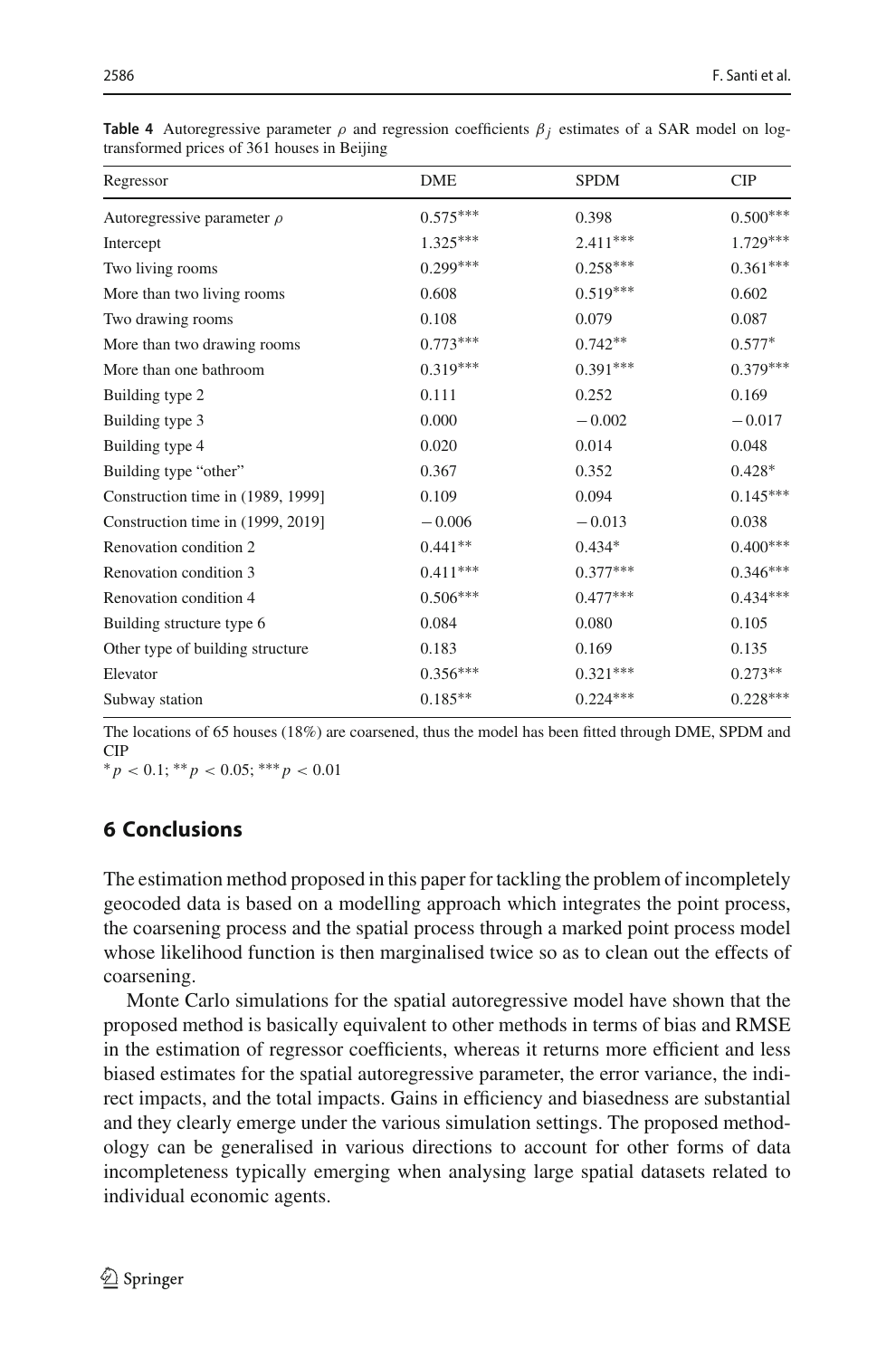**Acknowledgements** The authors thank two anonymous reviewers for their valuable comments and suggestions, that improved an earlier version of the article.

**Funding** Open access funding provided by Università degli Studi di Verona within the CRUI-CARE Agreement.

**Availability of data and material** Not applicable.

## **Declarations**

**Conflicts of interest** The authors declare that they have no conflict of interest.

**Open Access** This article is licensed under a Creative Commons Attribution 4.0 International License, which permits use, sharing, adaptation, distribution and reproduction in any medium or format, as long as you give appropriate credit to the original author(s) and the source, provide a link to the Creative Commons licence, and indicate if changes were made. The images or other third party material in this article are included in the article's Creative Commons licence, unless indicated otherwise in a credit line to the material. If material is not included in the article's Creative Commons licence and your intended use is not permitted by statutory regulation or exceeds the permitted use, you will need to obtain permission directly from the copyright holder. To view a copy of this licence, visit [http://creativecommons.org/licenses/by/4.0/.](http://creativecommons.org/licenses/by/4.0/)

## <span id="page-24-0"></span>**A Proofs**

### **A.1 Proof of Equation [\(2a\)](#page-2-3)**

The reduced form of model [\(1\)](#page-2-1) is:

<span id="page-24-1"></span>
$$
y = (I_n - \rho W)^{-1} X \beta + (I_n - \rho W)^{-1} \varepsilon,
$$
 (20)

if we define  $A \equiv I_n - \rho W$ , it follows that:

$$
y \sim \mathcal{N}\left(A^{-1}X\beta, \sigma^2(A^TA)^{-1}\right),
$$

thus, the log-likelihood function of the model is

$$
\ln \mathcal{L}(\rho, \beta, \sigma^2) = -\frac{n}{2} \ln(2\pi\sigma^2) + \ln|A| - \frac{1}{2\sigma^2} (Ay - X\beta)^T (Ay - X\beta).
$$

The maximum likelihood estimation of the SAR model is often carried out by conc[e](#page-27-8)ntrating the likelihood function with respect to  $\rho$  (LeSage and Pace [2009\)](#page-27-8). Thus, the first order condition on  $\beta$  depends on the point estimate of  $\rho$  as it follows:

$$
\hat{\beta} = (X^{\mathrm{T}} X)^{-1} X^{\mathrm{T}} \hat{A} y.
$$

where  $\hat{A} \equiv I_n - \hat{\rho}W$ . It follows that:

$$
\hat{\beta} = (X^{\mathrm{T}} X)^{-1} X^{\mathrm{T}} A y + (X^{\mathrm{T}} X)^{-1} X^{\mathrm{T}} (\hat{A} - A) y
$$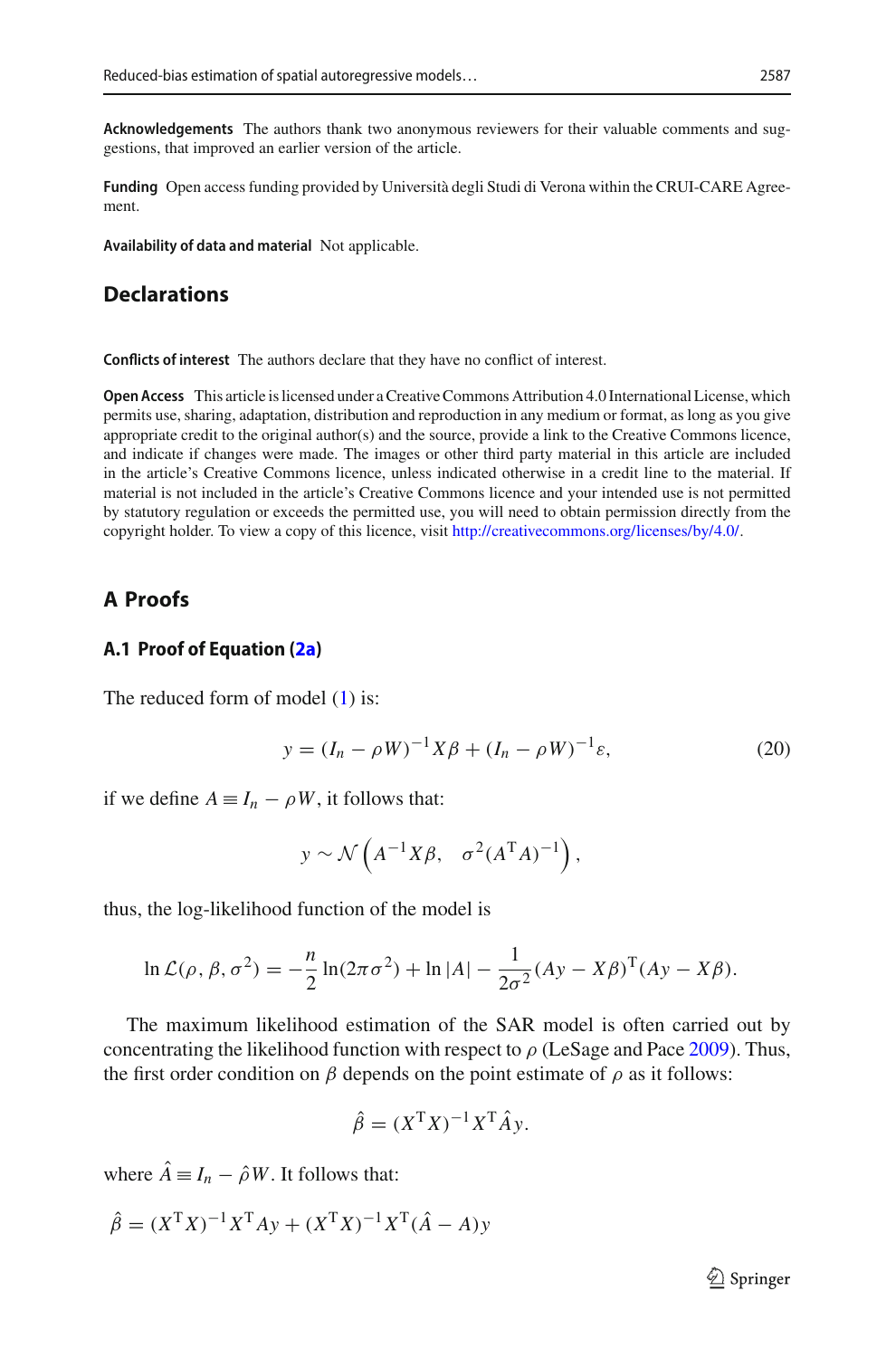= 
$$
(X^T X)^{-1} X^T A y + (X^T X)^{-1} X^T (\hat{\rho} - \rho) W y
$$
  
\n=  $(X^T X)^{-1} X^T A (A^{-1} X \beta + A^{-1} \varepsilon) + (X^T X)^{-1} X^T (\hat{\rho} - \rho) W (A^{-1} X \beta + A^{-1} \varepsilon)$   
\n=  $\beta + (X^T X)^{-1} X^T \varepsilon + (X^T X)^{-1} X^T (\hat{\rho} - \rho) W (A^{-1} X \beta + A^{-1} \varepsilon)$ 

where *y* has been substituted by its reduced form.

The expected value of the error term  $\mathbb{E}(\varepsilon) = 0$  and the geometric series expansion  $A^{-1}(I_n - \rho W)^{-1} = \sum_{j=0}^{\infty} \rho^j W^j$  motivate the following calculations:

$$
\mathbb{E}(\hat{\beta} - \beta|\hat{\rho}) = (X^{\mathrm{T}}X)^{-1}X^{\mathrm{T}}(\hat{\rho} - \rho)WA^{-1}X\beta
$$
  

$$
= (X^{\mathrm{T}}X)^{-1}X^{\mathrm{T}}W\left(\sum_{j=0}^{\infty} \rho^{j}W^{j}\right)X\beta(\hat{\rho} - \rho)
$$
  

$$
= (X^{\mathrm{T}}X)^{-1}X^{\mathrm{T}}\left(\sum_{j=1}^{\infty} \rho^{j}W^{j}\right)X\beta\frac{\hat{\rho} - \rho}{\rho}.
$$

This completes the proof.

### <span id="page-25-0"></span>**A.2 Proof of Equation [\(2b\)](#page-3-0)**

First of all, note that, according to the notation introduced in Appendix [A.1:](#page-24-0)

<span id="page-25-1"></span>
$$
\hat{A}A^{-1} = [A + (\hat{A} - A)]A^{-1} = I_n - (\hat{\rho} - \rho)WA^{-1}.
$$
 (21)

Secondly, define  $H \equiv I_n - X(X^T X)^{-1} X^T$ , and note that the first order condition on  $\sigma^2$  leads to the following estimator:

$$
\hat{\sigma}^2 = \frac{1}{n} (\hat{A}y - X\hat{\beta})^{\mathrm{T}} (\hat{A}y - X\hat{\beta}),
$$

which can be restated as it follows:

$$
\hat{\sigma}^2 = \frac{1}{n} (H \hat{A} y)^{\text{T}} (H \hat{A} y),
$$

since  $\hat{A}y - X\hat{\beta} = \hat{A}y - X(X^{\mathsf{T}}X)^{-1}X_{\mathsf{T}}^{\mathsf{T}}\hat{A}y = H\hat{A}y$ .

Thirdly, note that  $HX = X - X(X^{\mathsf{T}}X)^{-1}X^{\mathsf{T}}X = 0$ , thus the reduced form [\(20\)](#page-24-1) and the Eq.  $(21)$  allow us to write:

$$
H\hat{A}y = H\hat{A}A^{-1}(X\beta + \varepsilon)
$$
  
=  $H(I_n - (\hat{\rho} - \rho)WA^{-1})(X\beta + \varepsilon)$   
=  $-(\hat{\rho} - \rho)HWA^{-1}X\beta + H\varepsilon - (\hat{\rho} - \rho)HWA^{-1}\varepsilon$   
=  $-(\hat{\rho} - \rho)Q_{\rho}X\beta + H\varepsilon - (\hat{\rho} - \rho)Q_{\rho}\varepsilon$ .

<sup>2</sup> Springer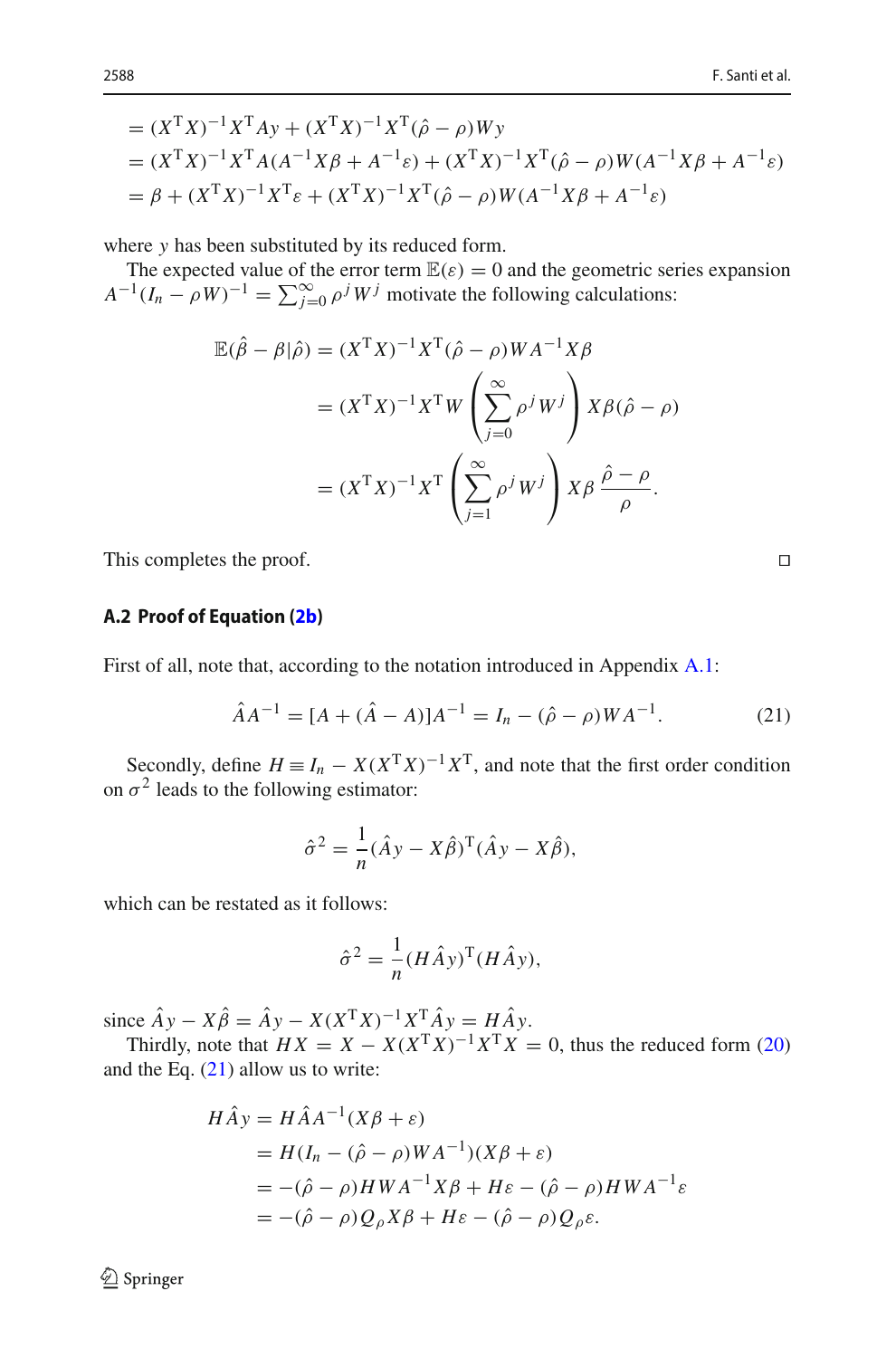Finally, note that *H* is symmetric and idempotent, thus:

$$
\mathbb{E}(n\hat{\sigma}^2|\hat{\rho}) = n \mathbb{E}((H\hat{A}y)^T(H\hat{A}y))
$$
  
=  $(\hat{\rho} - \rho)^2 (Q_{\rho}X\beta)^T (Q_{\rho}X\beta) + \mathbb{E}(\varepsilon^T T^T H\varepsilon) - (\hat{\rho} - \rho) \mathbb{E}(\varepsilon^T H^T Q_{\rho}\varepsilon)$   
 $- (\hat{\rho} - \rho) \mathbb{E}(\varepsilon^T Q_{\rho}^T H\varepsilon) + (\hat{\rho} - \rho)^2 \mathbb{E}(\varepsilon^T Q_{\rho}^T Q_{\rho}\varepsilon)$ 

Note that *H* is a projection matrix, thus it is symmetric ( $H = H<sup>T</sup>$ ) and idempotent  $(HH = H)$ , and this also implies that  $HQ_\rho = Q_\rho$ . It follows that:

$$
\mathbb{E}(n\hat{\sigma}^2|\hat{\rho}) = n \mathbb{E}((H\hat{A}y)^T(H\hat{A}y))
$$
  
\n
$$
= (\hat{\rho} - \rho)^2 (Q_{\rho}X\beta)^T (Q_{\rho}X\beta) + \mathbb{E}(\varepsilon^T H\varepsilon) - (\hat{\rho} - \rho) \mathbb{E}(\varepsilon^T H^T Q_{\rho}\varepsilon)
$$
  
\n
$$
- (\hat{\rho} - \rho) \mathbb{E}(\varepsilon^T Q_{\rho}^T H\varepsilon) + (\hat{\rho} - \rho)^2 \mathbb{E}(\varepsilon^T Q_{\rho}^T Q_{\rho}\varepsilon)
$$
  
\n
$$
= (\hat{\rho} - \rho)^2 (Q_{\rho}X\beta)^T (Q_{\rho}X\beta) + \sigma^2 \text{tr}(H)
$$
  
\n
$$
-2\sigma^2 (\hat{\rho} - \rho) \text{tr}(Q_{\rho}) + \sigma^2 (\hat{\rho} - \rho)^2 \text{tr}(Q_{\rho}^T Q_{\rho}),
$$

<span id="page-26-0"></span>from the fact that tr( $H$ ) =  $n - k$ , Eq. [\(2b\)](#page-3-0) follows.

### **A.3 Proof of Equation [\(10\)](#page-5-3)**

According to  $(6)$ , Eq.  $(5)$  can be restated as follows:

$$
P_{\Phi} y = \rho P_{\Phi} W P_{\Phi} y + P_{\Phi} X \beta + P_{\Phi} \varepsilon,
$$

hence, the reduced form of  $P_{\Phi}$  *y* is:

<span id="page-26-1"></span>
$$
P_{\Phi} y = A^{-1} (P_{\Phi} X \beta + P_{\Phi} \varepsilon), \qquad (22)
$$

where *A* is defined in Eq. [\(7\)](#page-5-5).

If the inversion [\(8\)](#page-5-1) is used for *A*, the block of non-coarsened observations of Eq. [\(22\)](#page-26-1) becomes:

<span id="page-26-2"></span>
$$
y_P = (A_{PP}^{-1} + A_{PP}^{-1} A_{PC} \tilde{\Xi}^{-1} A_{CP} A_{PP}^{-1}) (X_P \beta + \varepsilon_P) + (-A_{PP}^{-1} A_{PC} \tilde{\Xi}^{-1}) (X_C \beta + \varepsilon_C).
$$
\n(23)

Now, both sides of  $(23)$  are premultiplied by  $A_{PP}$ , and terms rearranged as follows:

<span id="page-26-3"></span>
$$
A_{PP}\gamma_P = X_P \beta + \varepsilon_P + (A_{PC}\tilde{\mathcal{Z}}^{-1}A_{CP}A_{PP}^{-1})(X_P \beta + \varepsilon_P) - (A_{PC}\tilde{\mathcal{Z}}^{-1})(X_C \beta + \varepsilon_C). \tag{24}
$$

Finally,  $A_{PP}$  is replaced by its definition [\(7\)](#page-5-5), whereas matrix  $A_{PC}\tilde{\mathcal{Z}}^{-1}$  is gathered from third and fourth term on the right hand side of [\(24\)](#page-26-3):

$$
y_P - \rho W_{PP} y_P = X_P \beta + \varepsilon_P + A_{PC} \tilde{\Xi}^{-1} \left[ A_{CP} A_{PP}^{-1} (X_P \beta + \varepsilon_P) - (X_C \beta + \varepsilon_C) \right],
$$

if term  $\rho W_{PP}$  *y*<sub>P</sub> is added to both sides of the previous equation, Eq. [\(10\)](#page-5-3) is obtained.  $\Box$